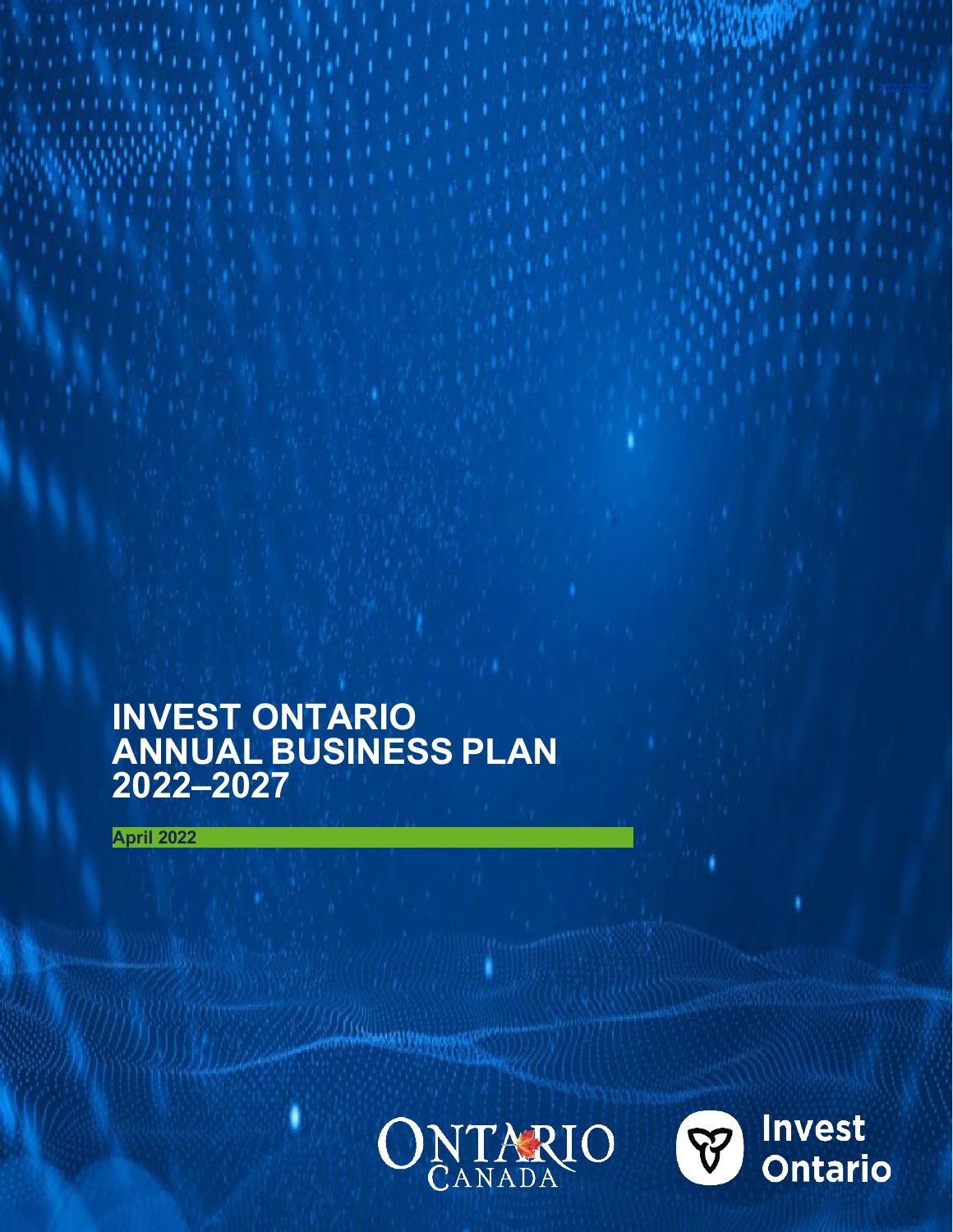## **Message from the Board Chair**



Elyse Allan **Chairperson** 

As Ontario looks to recover from the impacts of COVID-19 and continue to build its position as the economic engine of Canada, it is increasingly important to attract impactful, high-quality investments that help drive our economy forward.

As the province's principal agency for new and expanding businesses and investors, Invest Ontario is uniquely positioned to attract strategic companies and capital that help build a stronger and more resilient Ontario in an increasingly sophisticated and globally competitive environment.

The founding Board of Directors welcomed the opportunity to establish and operationalize a dedicated investment attraction agency focused on delivering seamless responsive services to current and potential investors. We appreciate and thank Minister Vic Fedeli for his unwavering support. As well, we were delighted to confirm Trevor Dauphinee in the role as the agency's first Chief Executive Officer (CEO). Trevor brings over 20 years of progressive experience leading sales and investments in both the private and public sectors.

In its inaugural year, Invest Ontario simultaneously built capacity and began delivering on its ambitious mandate to secure strategic investments. The agency is adopting a targeted and phased approach to its growth, allowing the organization to focus resources and efforts where they have the greatest impact for investors in three strategic sectors – Life Sciences, Advanced Manufacturing and Technology.

The Board worked with the CEO and staff to be creative, collaborative and client-focused in these efforts. Despite the challenges of starting up a new agency during a global pandemic, we are already seeing the impact of early opportunities.

As we ramp up our efforts in 2022, Invest Ontario is committed to playing a pivotal role in the province's economic recovery and growth. Over the next year, the agency will focus on building the culture and infrastructure critical to its success, while continuing to deliver exceptional services and secure meaningful investments critical to the province's success.

By collaborating with our many stakeholders and partners, we made a tremendous amount of progress this past year. I look forward to continuing to work with our many partners and look forward to the future with confidence.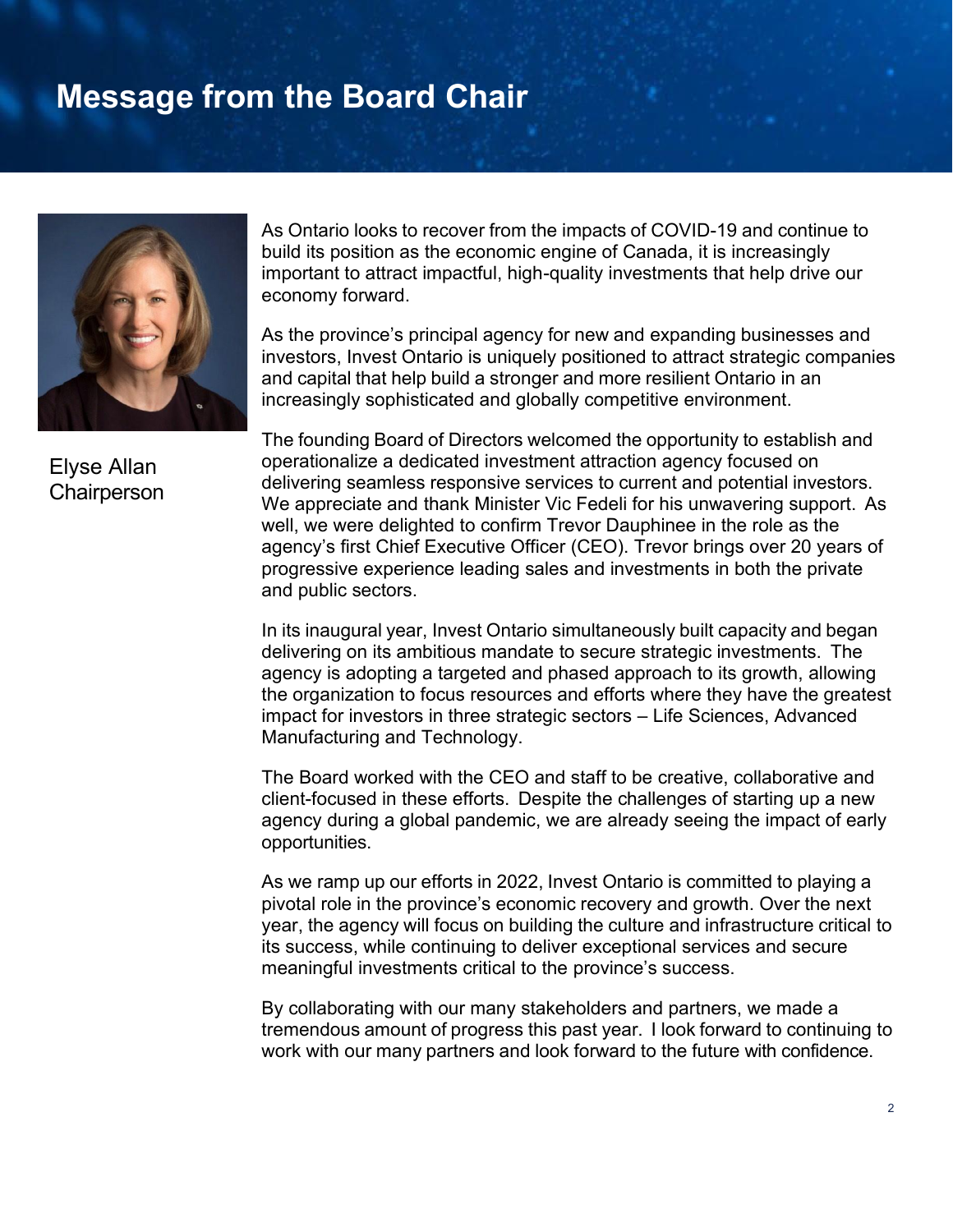### **Message from the CEO**



Trevor Dauphinee **CEO** 

I would like to extend my appreciation to the Invest Ontario Board of Directors for this opportunity to serve investors and the people of Ontario as Invest Ontario's founding CEO.

Over the past year, I have met with business leaders to garner their feedback and ensure that as an organization, we are curating meaningful and relevant services and supports that meet investor needs. I have met with partners from all levels of government, to explore best approaches for collaborating and supporting our mutual goal of economic growth. As a result of these discussions, our team has developed a suite of services that leverage the province's breadth of programs and depth of capabilities. This includes tailored intelligence on business and market opportunities, talent, business immigration, site selection, regulatory navigation and financing.

As Invest Ontario prepares for its second year, I'm encouraged by what we have already accomplished and the opportunities ahead. We are building a world class team that comprises industry insight, expertise in opportunity development and access to a full range of government services. The result will provide a premium customer experience to current and future investors. The four strategic priorities outlined in this plan provide the framework and focus to support Invest Ontario's overall success. I look forward to continuing our efforts to attract high-quality investments that create good jobs and new opportunities for Ontarians at this crucial time.

I would like to thank the Invest Ontario Board of Directors, and the Ministry of Economic Development, Job Creation and Trade for their leadership and commitment in supporting the province's economic recovery and longterm success. I appreciate the incredible effort and results achieved by our team this past year. Together with our partners, we will continue our diligent work to increase the province's competitiveness, while delivering business friendly and responsive services to investors.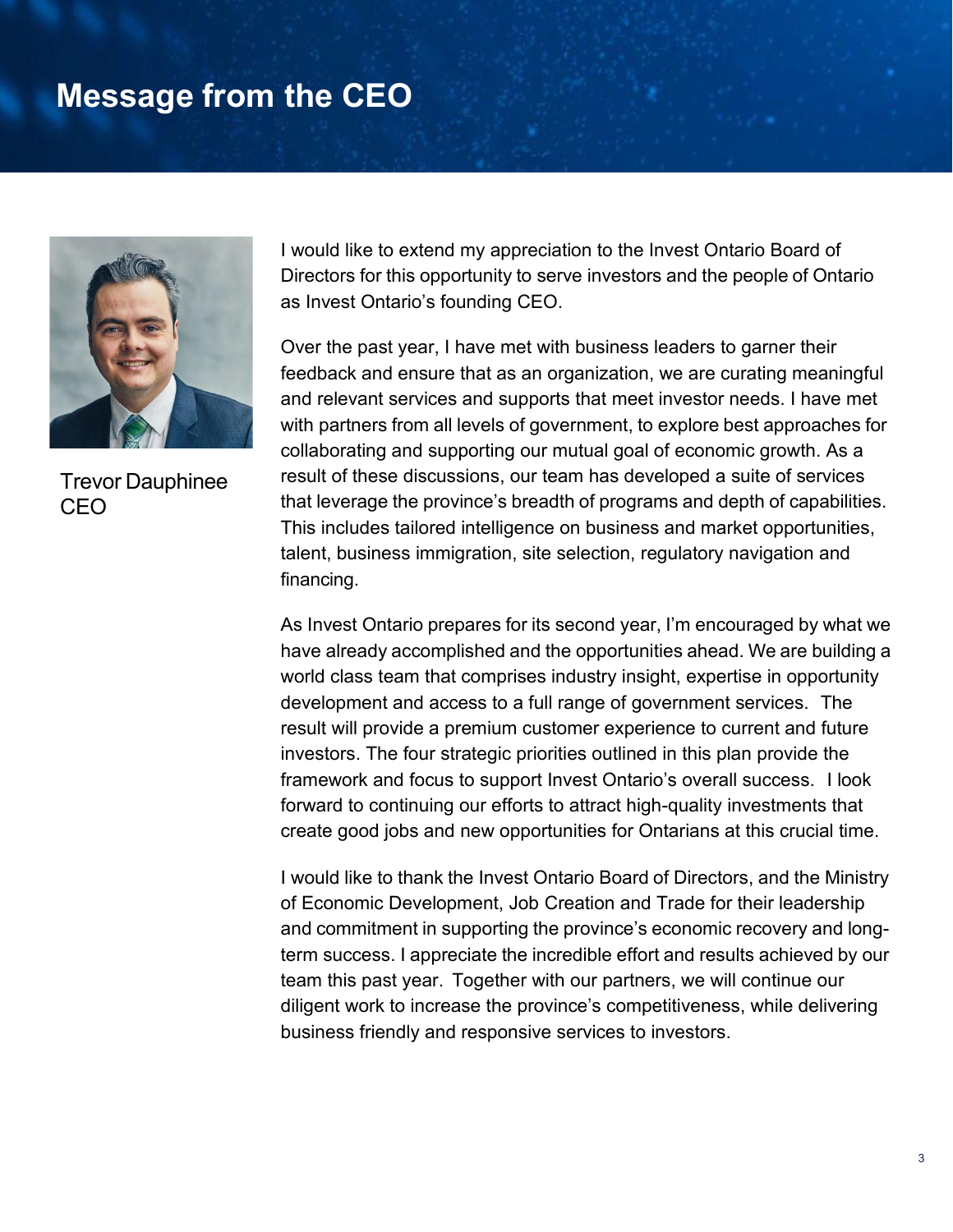## **Mandate**

**Invest Ontario is a board-governed provincial agency dedicated to securing private sector strategic business and capital investments that support economic development, resiliency, and job creation in Ontario.**

The agency provides a premium investor experience through a single customer interface, seamless access to business development teams and a suite of customized tools and services to address investor needs.

The agency focuses on investments in the Life Sciences, Advanced Manufacturing and Technology where the province has global competitive advantages.

Within these sectors, Invest Ontario prioritizes:

- Substantial anchor investments, that expand supply chains, create downstream jobs, and attract new investments.
- Strategic investments that unlock value chain opportunities and build supply chain resiliency particularly for targeted sub-sectors and clusters.

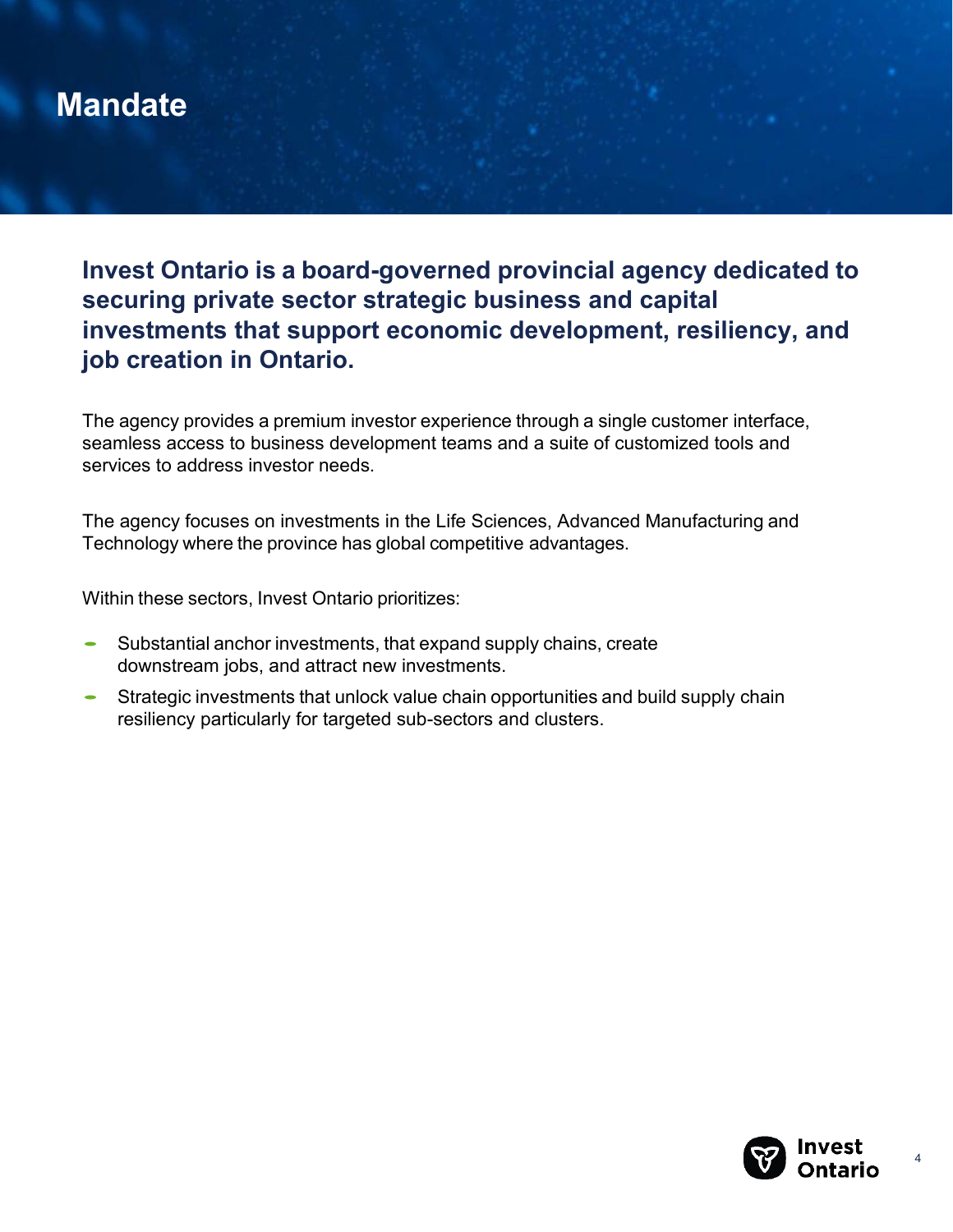## **Meeting the needs of strategic investors**



**Single point of contact**



**Credible and knowledgeable interface**



**Speed-ofbusiness operations**



**Competitive incentives when appropriate**

#### **Invest Ontario was established to meet the needs of strategic business investors by delivering:**

- A streamlined investor experience with a single point of contact and clarity throughout the process.
- A proactive customer-centric approach to investment facilitation that is responsive to business needs and perspectives in a timely manner.
- Resourceful, solution-oriented sectorbased business development teams knowledgeable of the business models, value chains and digital ecosystems in which they operate.
- Consistent, fact-based investor engagement with files progressed in a proactive manner.
- A suite of customizable services and solutions curated through a partnership approach with strategic investors.
- Coordination and partnerships with municipal, regional and federal economic development organizations.

**Invest Ontario coordinates, customizes and structures information, services, and supports to better address investor needs** 

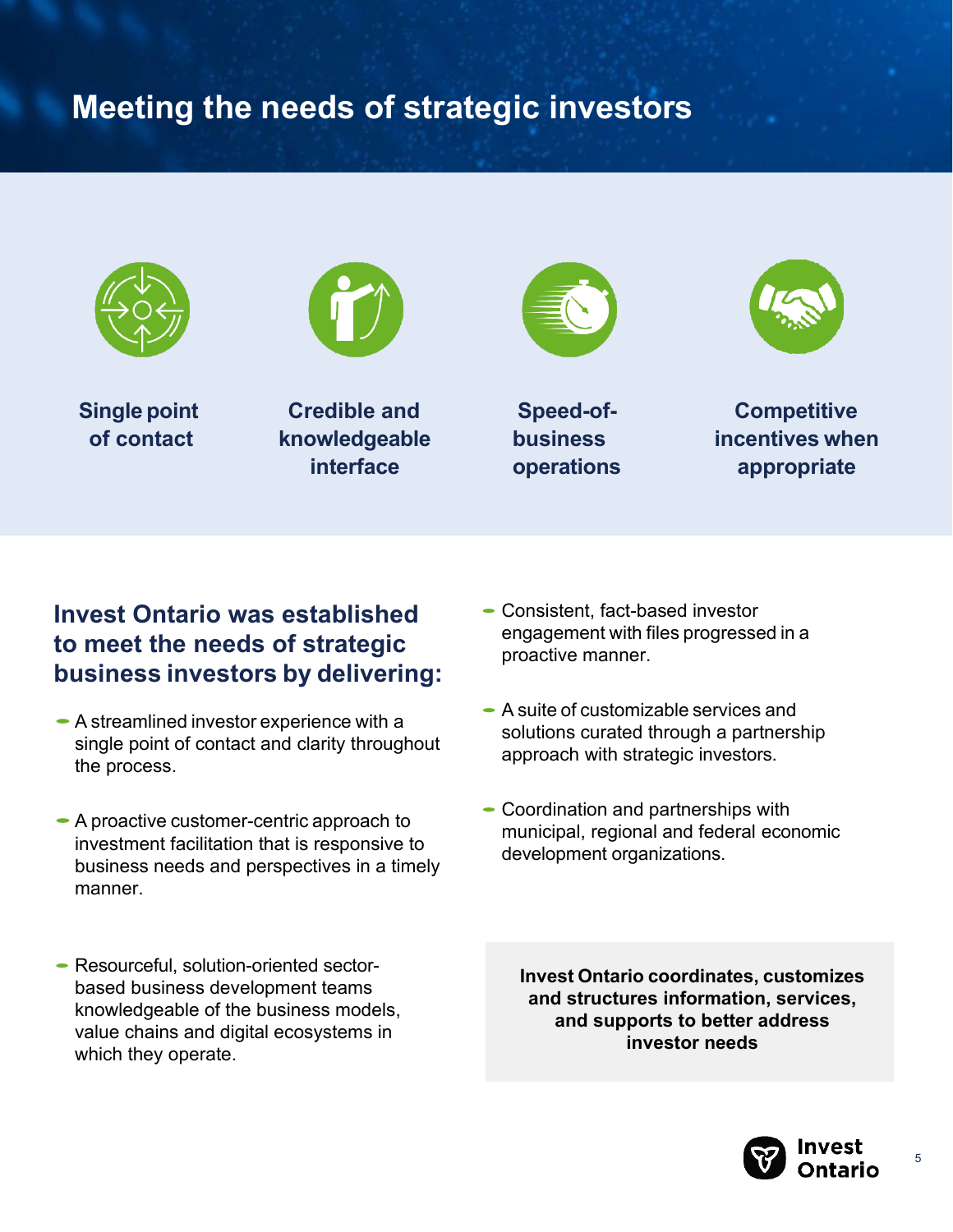## **Positioning investors to succeed in an evolving landscape**

### **Invest Ontario partners with investors to respond to the dynamic and evolving global investment and business landscape.**

Across the globe, the COVID-19 pandemic has resulted in supply chain disruptions, increased nearshoring, labor shortages, acceleration of partnerships and increased digitalization across sectors.

Global issues expected to continue to impact investment decisions over the next three years include:

- Increasing financial corporate credit uncertainty.
- Greater integration of environmental, social and governance (ESG) factors into investment decision-making processes.
- Workforce mobility, enabling operational relocation to improve cost and quality of life.

Businesses have had to react in agile and decisive ways to reimagine their investments, expansion plans and supply chain strategies.

Invest Ontario partners with investors to proactively address evolving needs and advance investor competitiveness by:

- Linking investors with local networks and innovation ecosystems.
- Building clusters that create long-term competitiveness.
- Customizing support packages by offering resources in areas known to work best for our priority sectors.
- Reflecting the voice of business to inform government policy around competitiveness.

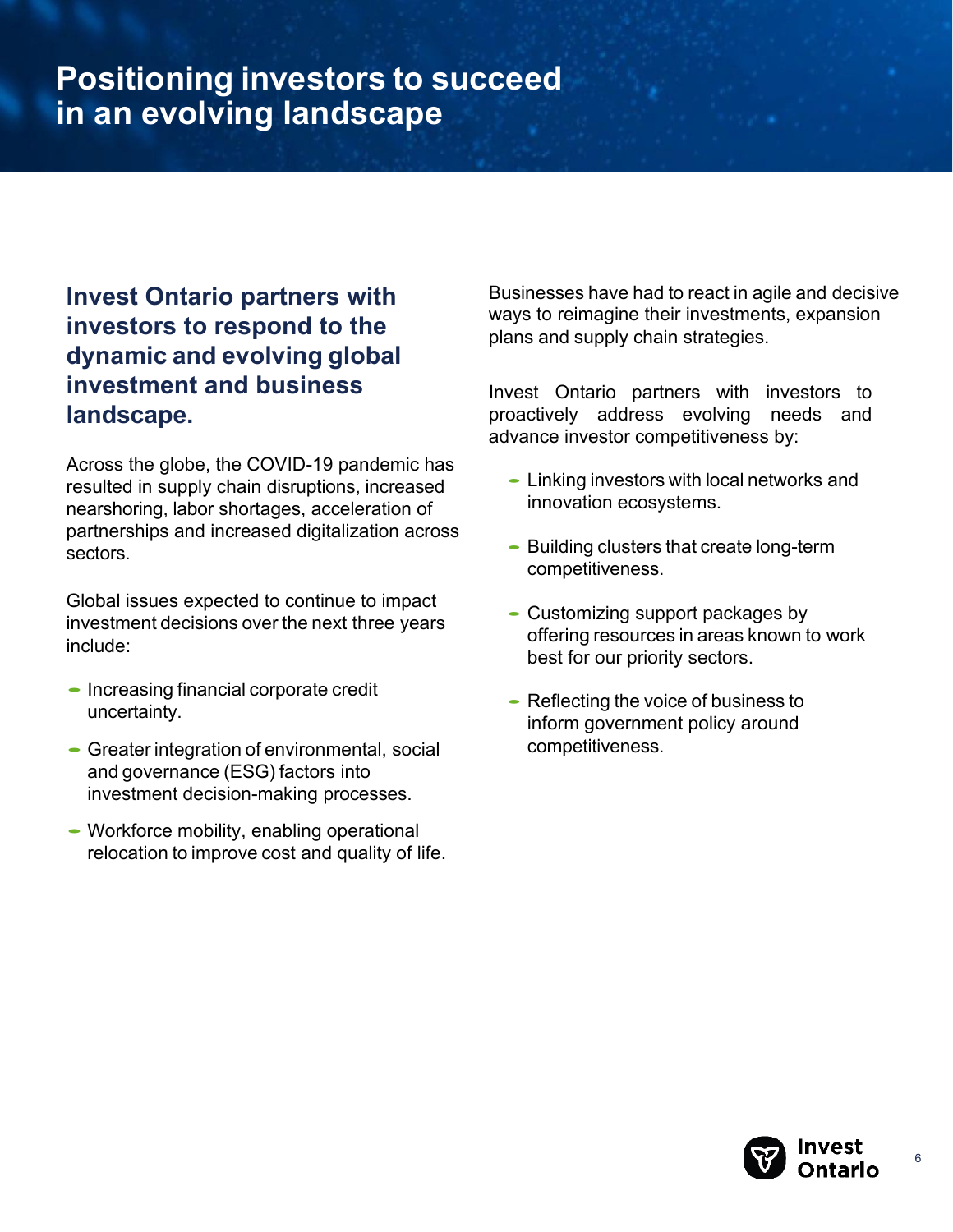### **Few jurisdictions can match Ontario's underlying appeal as an investment destination.**

| <b>Economic</b><br>powerhouse                                                                                                                                                                                                                                                         | <b>Skilled workforce</b><br>and talent pool                                                                                                                                                                                                                                                        | <b>Quality of life</b>                                                                                                                                                                                                          | <b>Market access</b>                                                                                                                                                                                                                                                                                                                                                                        |
|---------------------------------------------------------------------------------------------------------------------------------------------------------------------------------------------------------------------------------------------------------------------------------------|----------------------------------------------------------------------------------------------------------------------------------------------------------------------------------------------------------------------------------------------------------------------------------------------------|---------------------------------------------------------------------------------------------------------------------------------------------------------------------------------------------------------------------------------|---------------------------------------------------------------------------------------------------------------------------------------------------------------------------------------------------------------------------------------------------------------------------------------------------------------------------------------------------------------------------------------------|
| Ontario is the $7th$<br>largest sub-national<br>economy in North<br>America by GDP,<br>hosting more than<br>60% of foreign<br>enterprises<br>domiciled in<br>Canada. $1$<br>Ontario is also<br>Canada's most<br>multicultural province<br>with 14M people from<br>150+ countries. $2$ | 55,000 new STEM<br>graduates annually. $3$<br>Ontario is home to 21<br>universities. <sup>4</sup><br>With over 480<br>industry partners<br>advising on<br>curriculum,<br>programs and<br>courses, Ontario's<br>colleges are leaders<br>in technology and<br>workforce<br>development. <sup>5</sup> | Highly reputed quality<br>of life paired within<br>"2nd most politically<br>stable" country in the<br>world. <sup>6</sup><br>Toronto and<br>Ottawa rank in the<br>"top-20" most<br>livable cities in the<br>world. <sup>7</sup> | <b>Excellent destination</b><br>for exports, with<br>international trade<br>agreements in place<br>with 50 countries<br>providing preferential<br>access to 1.5 billion<br>consumers. <sup>8</sup><br><b>Exceptional trade</b><br>infrastructure,<br>including four<br>international airports,<br>300 regional airports<br>and major highways<br>connecting to 12 U.S.<br>border crossings. |

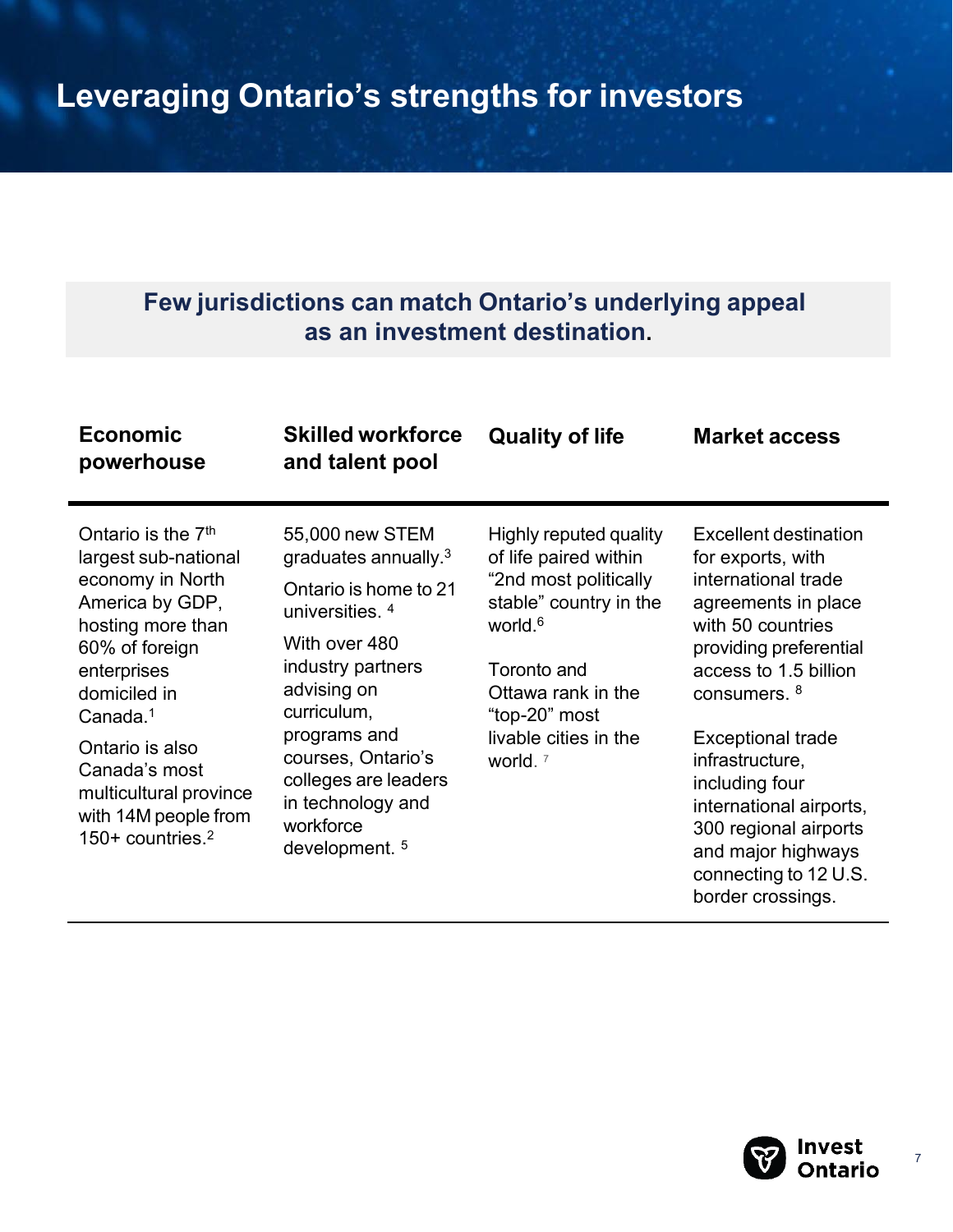## **Leveraging Ontario's sectoral strengths for investors**

### **By focusing on sectors where Ontario has a global competitive advantage, Invest Ontario can facilitate value chain matchmaking, develop competitive clusters and offer tailored solutions that best meet investor needs**.

| <b>Life Sciences</b>                                                                                                                                                                                                                                                                                                                                                                                                                                                                                    | <b>Advanced Manufacturing</b>                                                                                                                                                                                                                                                                                                                          | <b>Technology</b>                                                                                                                                                                                                                                                                                                                                                                                                                                                                                    |
|---------------------------------------------------------------------------------------------------------------------------------------------------------------------------------------------------------------------------------------------------------------------------------------------------------------------------------------------------------------------------------------------------------------------------------------------------------------------------------------------------------|--------------------------------------------------------------------------------------------------------------------------------------------------------------------------------------------------------------------------------------------------------------------------------------------------------------------------------------------------------|------------------------------------------------------------------------------------------------------------------------------------------------------------------------------------------------------------------------------------------------------------------------------------------------------------------------------------------------------------------------------------------------------------------------------------------------------------------------------------------------------|
| Ontario has a strong, innovative<br>and collaborative life sciences<br>ecosystem:                                                                                                                                                                                                                                                                                                                                                                                                                       | Ontario is home to advanced<br>manufacturing clusters in:                                                                                                                                                                                                                                                                                              | North America's second<br>largest Information                                                                                                                                                                                                                                                                                                                                                                                                                                                        |
| 1,900+ life sciences<br>firms $9$<br>\$53B in annual<br>$\bullet$<br>revenues <sup>10</sup><br>66,000 employees <sup>11</sup><br>$\bullet$<br>1300 medical<br>$\bullet$<br>device<br>manufacturing<br>firms 12<br>23 research hospitals 13<br>$\bullet$<br>Leader in digital<br>$\bullet$<br>health, regenerative<br>medicine and<br>clinical trials.<br>At the forefront of<br>$\bullet$<br>promoting life<br>sciences' interaction<br>with genomics,<br>artificial intelligence,<br>biotechnology and | Aerospace<br>$\bullet$<br>Automotive<br>٠<br><b>Chemical and Biochemical</b><br>$\bullet$<br><b>Clean Technologies</b><br>$\bullet$<br>40+ related post-secondary<br>$\bullet$<br>programs. <sup>14</sup><br>Recognized global leader in<br>$\bullet$<br>adjacent technologies<br>including Industry 4.0,<br>Artificial Intelligence, and<br>Robotics. | Technology hub with:<br>Over 35,000 high tech<br>firms generating a GDP<br>of over \$65B. 15<br>Innovation corridor<br>covering two of the<br>largest start up<br>ecosystems in the world.<br>16<br>Leader in artificial<br>intelligence,<br>cybersecurity,<br>microelectronics, fintech<br>and digital media.<br>Home to 49 public and<br>$\bullet$<br>private incubators and<br>accelerators, including<br>the Vector Institute for<br>Artificial Intelligence,<br><b>Creative Destruction Lab</b> |

biotechnology and automation.

> District, the world's largest innovation hub. 17

and the MARS Discovery

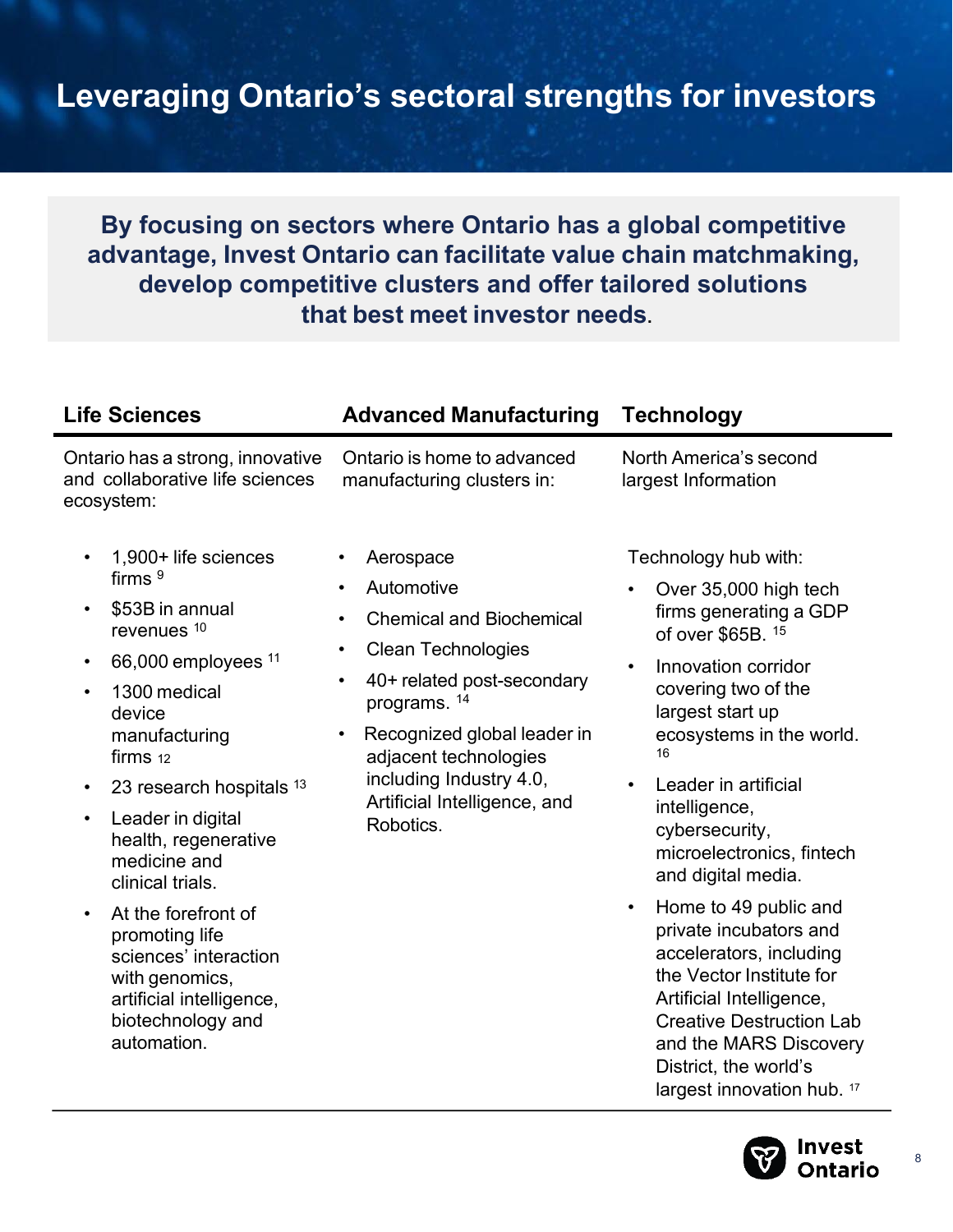### **strategic pillars Business Plan**

**Invest Ontario's Plan focuses on four priorities:**

- **1. Deliver an exceptional investor experience**
- **2. Secure investments with high strategic value and economic returns**
- **3. Establish strategic partnerships**
- **4. Build a high performing organization**

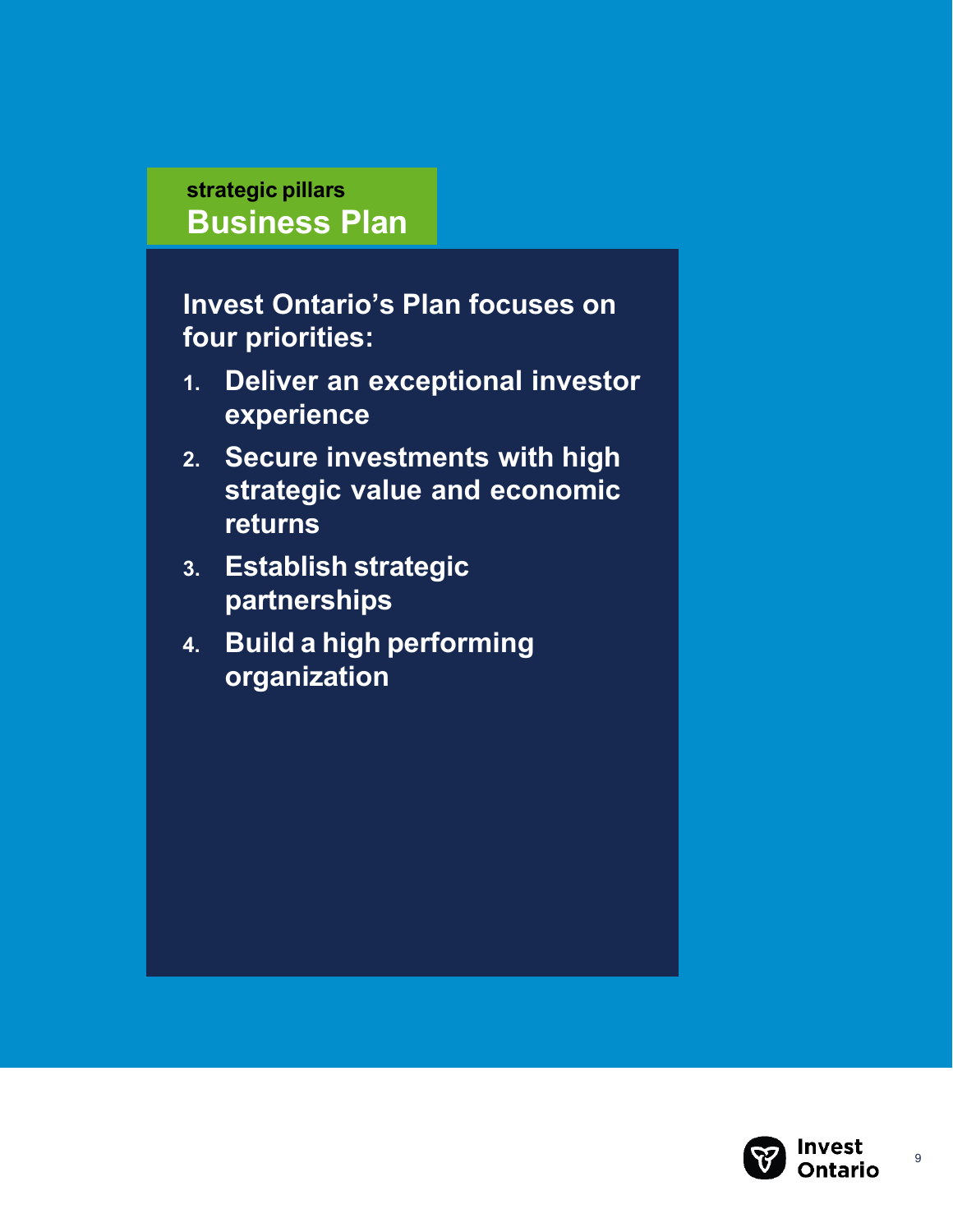**We serve investors in a meaningful way, that is focused and timely. Our dedicated, sector-oriented, and nimble account teams provide seamless investor care.**

#### **Key Objective:**

Employ a business-centric service orientation

#### **Key Actions:**

- 1. Establish a single point of contact for strategic investment projects.
- 2. Deliver efficient, client responsive services and reduce timelines at each stage of the investment life cycle.
- 3. Measure the investor experience and capture the voice of the customer when designing and delivering investor services.

#### **Investment Toolkit**

**Continuously evolve an approach to customized packages that address a client's needs:**

- Site selection services
- Permitting and Regulatory navigation
- Recruitment and Training partnerships
- Expedited Immigration
- Innovation, research and development tax credits
- Comparative cost modelling
- Other direct business supports

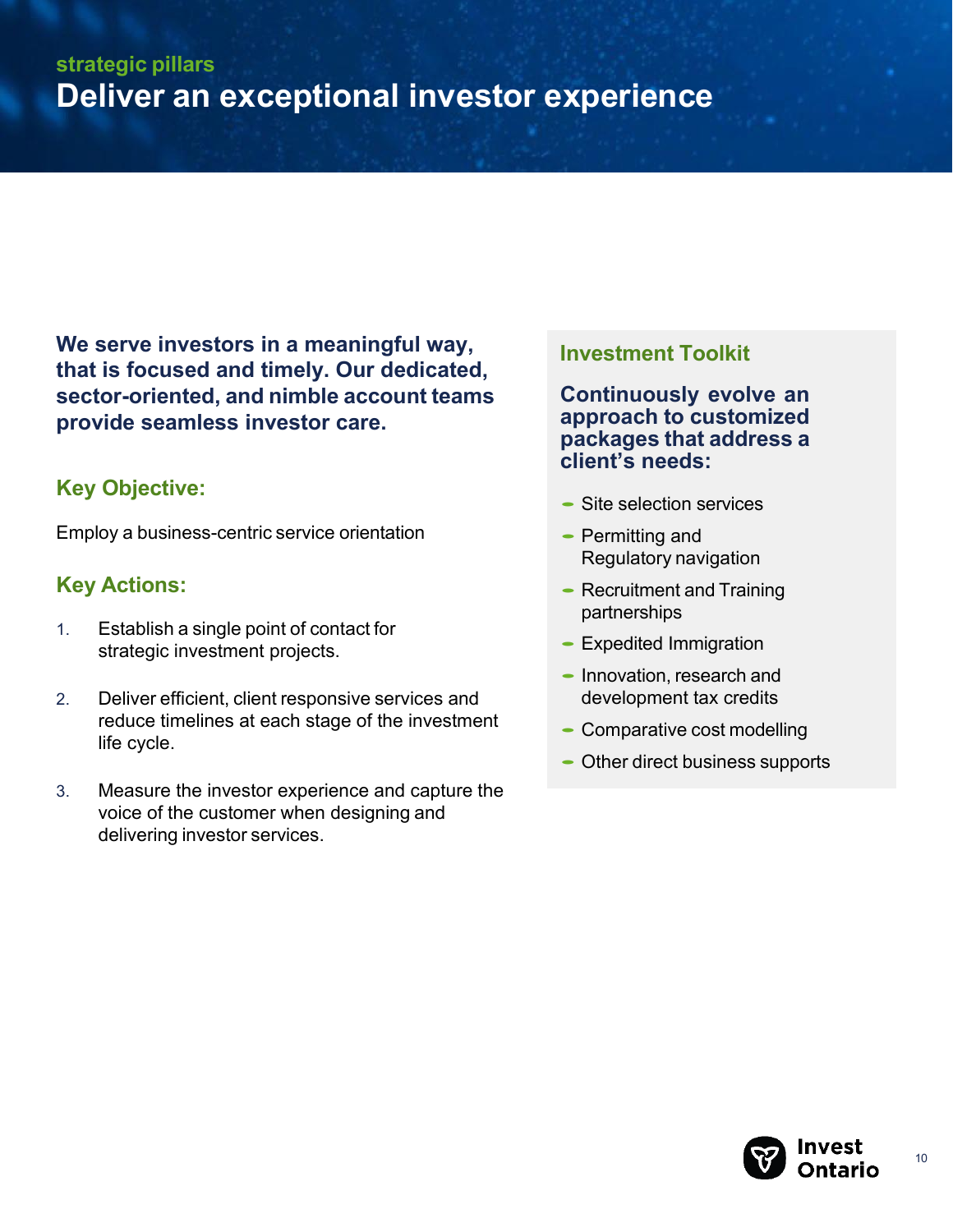#### **Implementation Activities**

- 1. Build a secure investor portal for digital document exchange
- 2. Develop processes and workflows with government investor service delivery partners and establish accountabilities and service level expectations
- 3. Implement and optimize a Customer Relationship Management system (CRM)
- 4. Develop inventory of existing investor services and supports
- 5. Assess emerging trends and best practices in the priority sectors to understand where there may be gaps in Ontario's offering and identify what Ontario might need to do to remain competitive
- 6. Develop and implement a continuous feedback system, including an approach to capture investor satisfaction and lessons learned from unsuccessful opportunities. Continuously improve offering and, where appropriate, share insights on public policies.

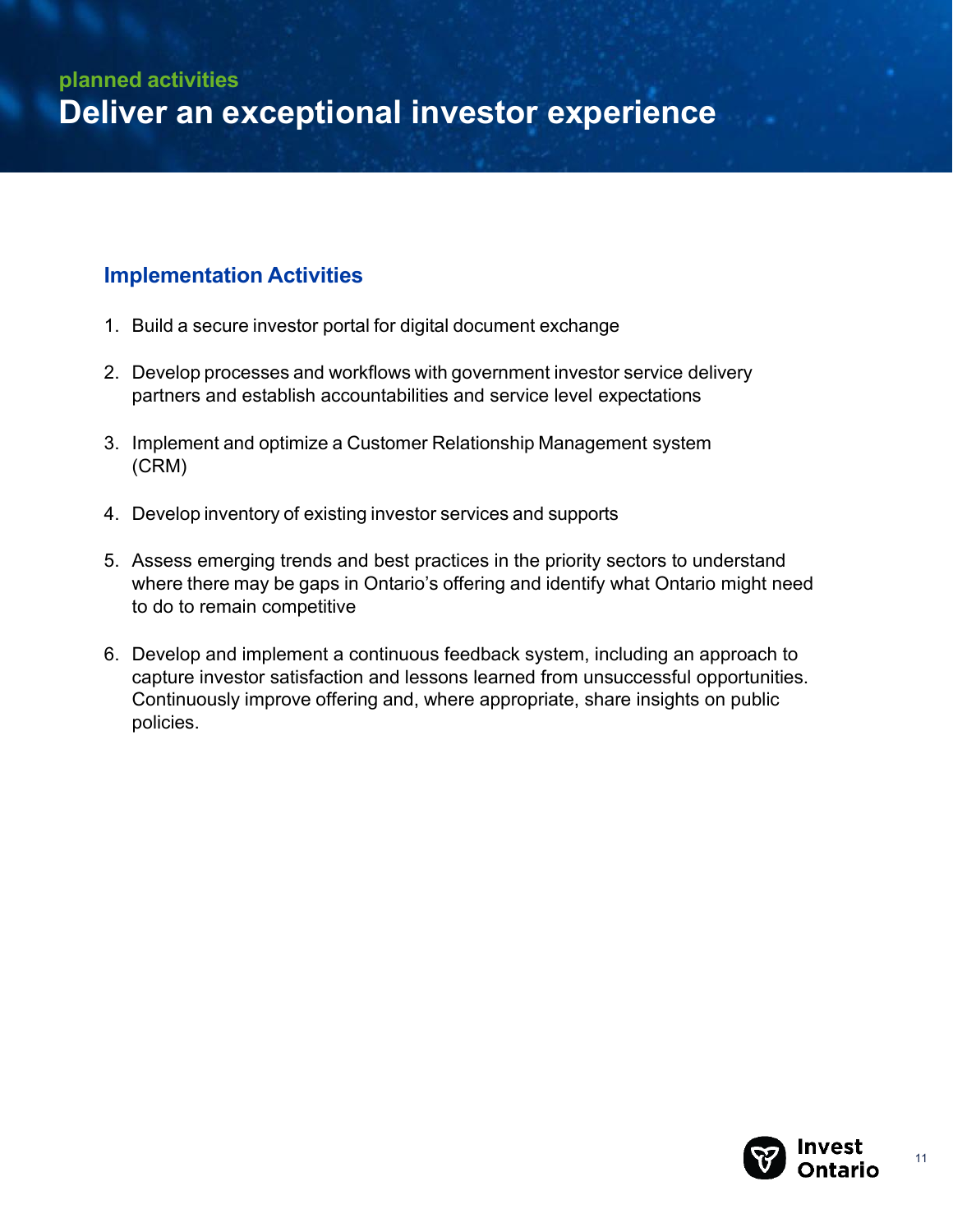#### **Invest Ontario Fund**

As part of the 2021 Ontario Budget, the government committed \$400 million over four years to create the Invest Ontario Fund for investments that:

- Provide sustainable positive economic, sectoral and regional impacts.
- Generate high and quantifiable return for government investment

The fund design enables customized financial incentives, modelled to offset potential cost disadvantages.

**Invest Ontario targets and secures investments of high strategic importance to growing Ontario's economy and competitiveness, emphasizing investments with the potential to expand supply chains, create downstream jobs, and attract additional investments.**

#### **Key Objective:**

Advance Ontario's economic resiliency and competitiveness.

#### **Key Actions:**

- 1. Use of rigorous, disciplined analysis and modelling to focus supports on investments that generate the highest economic and/or strategic returns.
- 2. Build awareness of Ontario's strengths, services and competitive advantages.

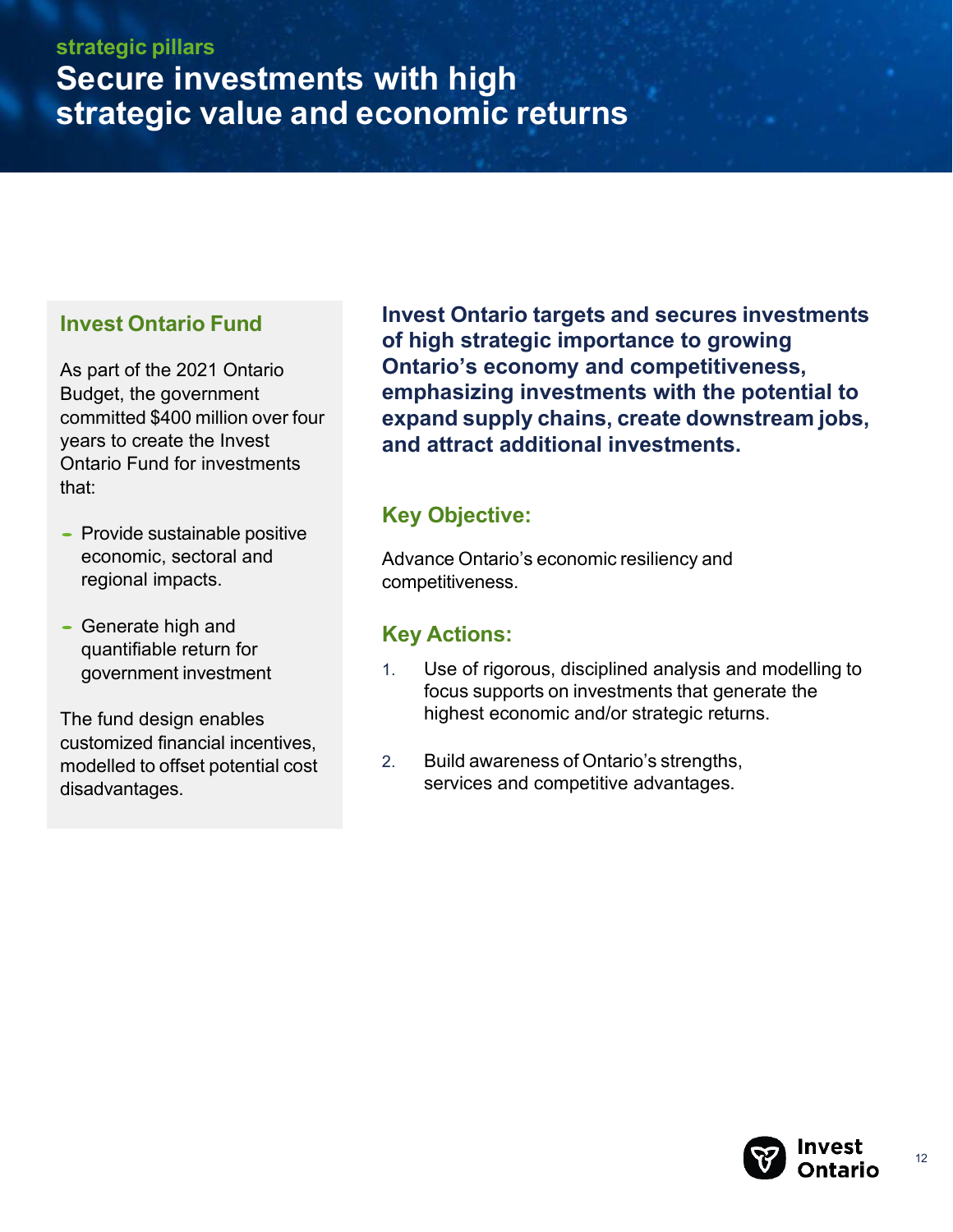#### **planned activities**

**Secure investments with high strategic value and economic returns**

#### **Implementation Activities**

- 1. Identify Ontario's investment competitiveness, value proposition and most effective business supports for each priority sector.
- 2. Determine which sub-sectors and elements of a sector's value chain Invest Ontario should prioritize.
- 3. Identify enabling investments (new anchors and those that support existing assets, regional diversification and Ontario's supply chain resiliency).
- 4. Assess gaps and what it will take to secure each of those targeted investments (e.g., which companies could Ontario target and what kind of business supports could Ontario leverage).

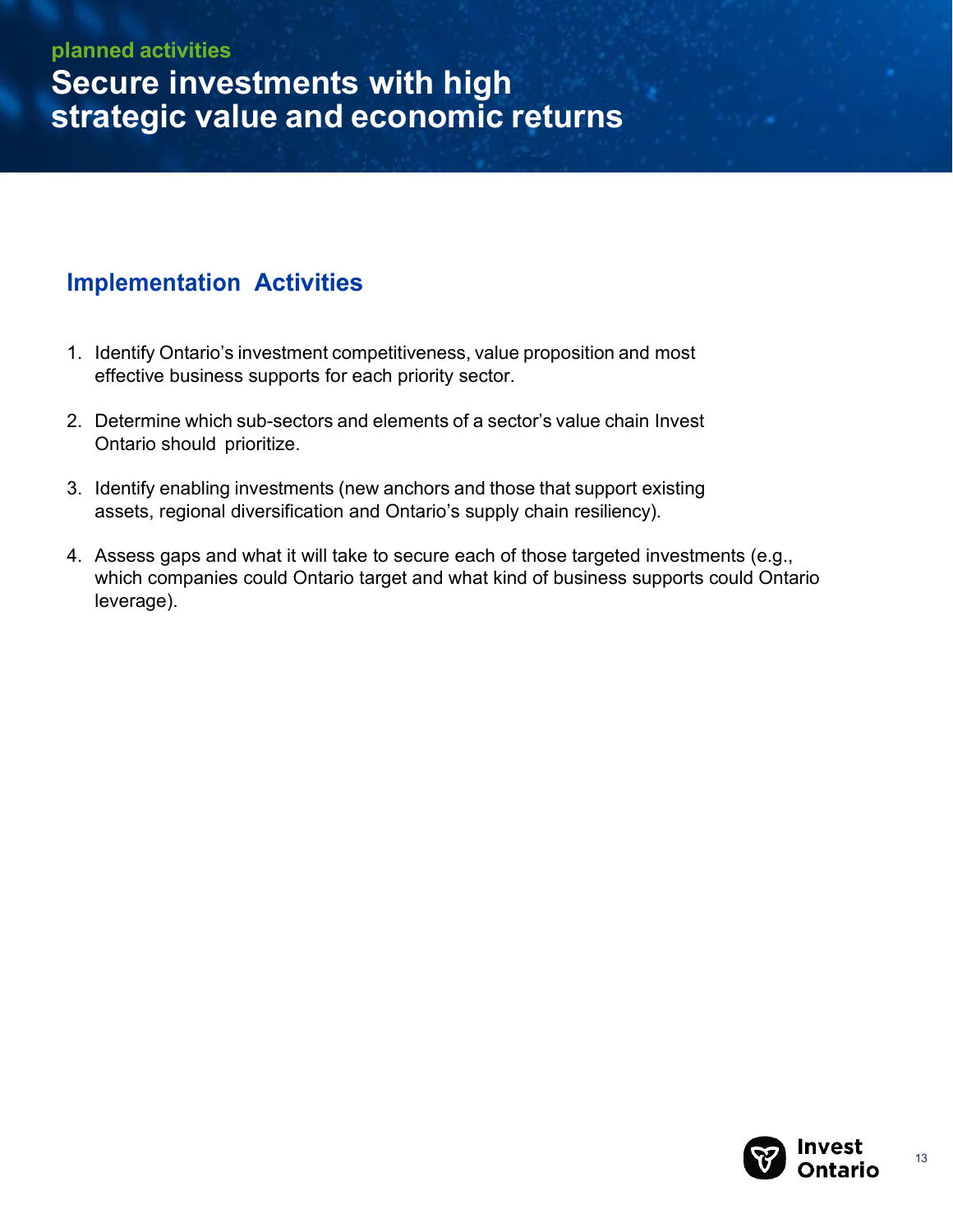### **strategic pillars Establish strategic partnerships**

**Invest Ontario succeeds when our partners and investors succeed. We have positive, mutually supportive long-term relationships with all stakeholders built on trust, respect and common purpose.**

#### **Key Objective:**

Work together to maximize overall value to strategic investors.

#### **Key Actions:**

- 1. Formalize relationships with third parties including governmental (federal, regional and municipal) and non-governmental partners to provide seamless service and reduce investor effort.
- 2. Increase awareness of regional value propositions in partnership with local and regional organizations.



#### **Co-create investor value through a collaborative "Team Ontario" partnership**

- Joint planning and outreach
- Joint planning and outread<br>• Regular engagement and<br>information obering information sharing
- Information sharing<br>
 Joint impact modelling and<br>
conclutional support analytical support
- Joint development of value propositions
- Opportunity creation and expansion by linking businesses with local networks and ecosystems

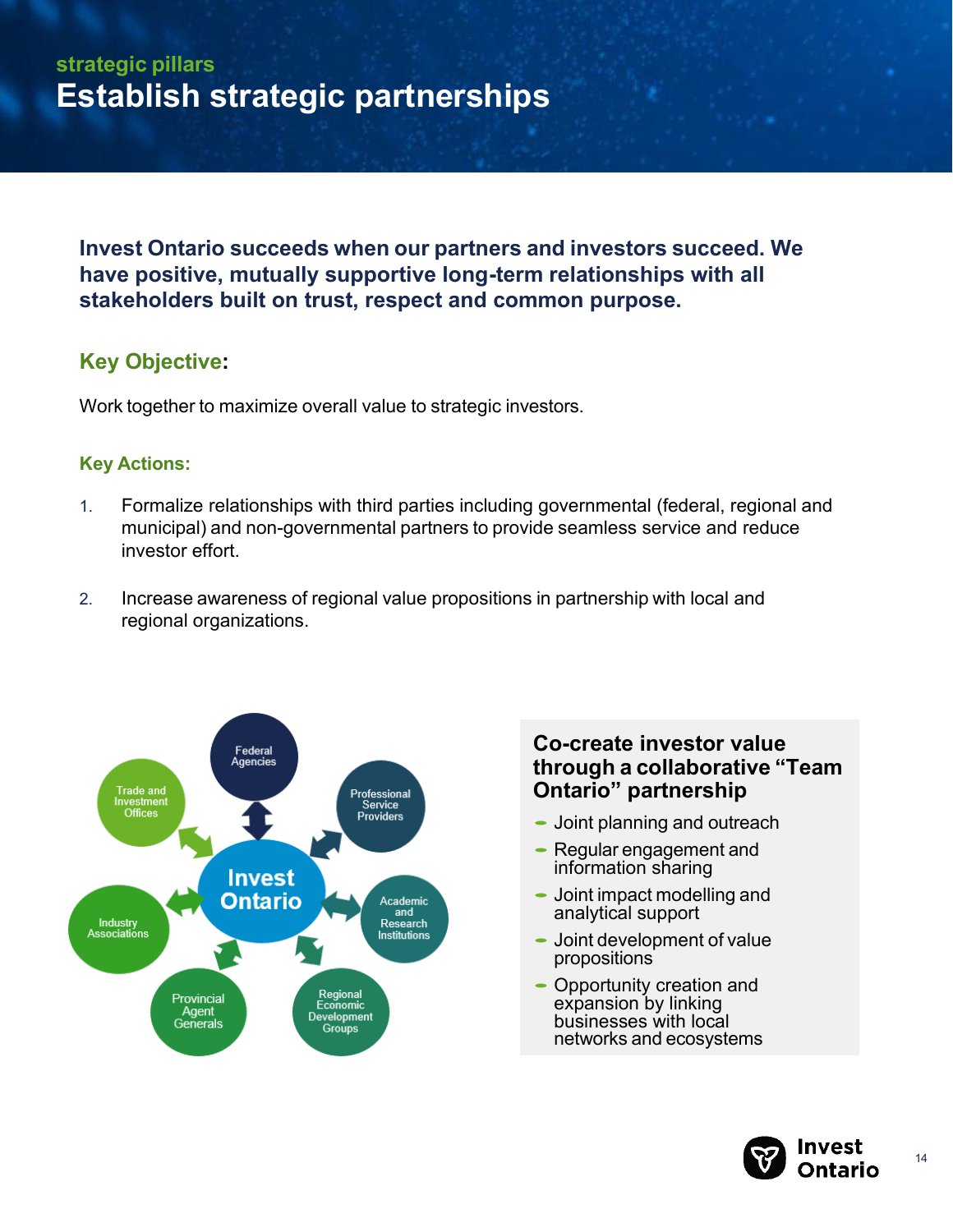### **Implementation Activities**

- 1. Establish simple, straightforward terms of engagement with municipal and regional partners that cover areas such as: joint outreach to strategic investors, information sharing, leveraging programs, combined term sheets, and coordinated communications, etc.
- 2. Identify opportunities to leverage federal, regional and municipal programs and assets including funding, closer relationships, and added- value services that demonstrate "win-win" results over time.
- 3. Develop relationships and tailored pitch materials, supports and services for key investment influencers.

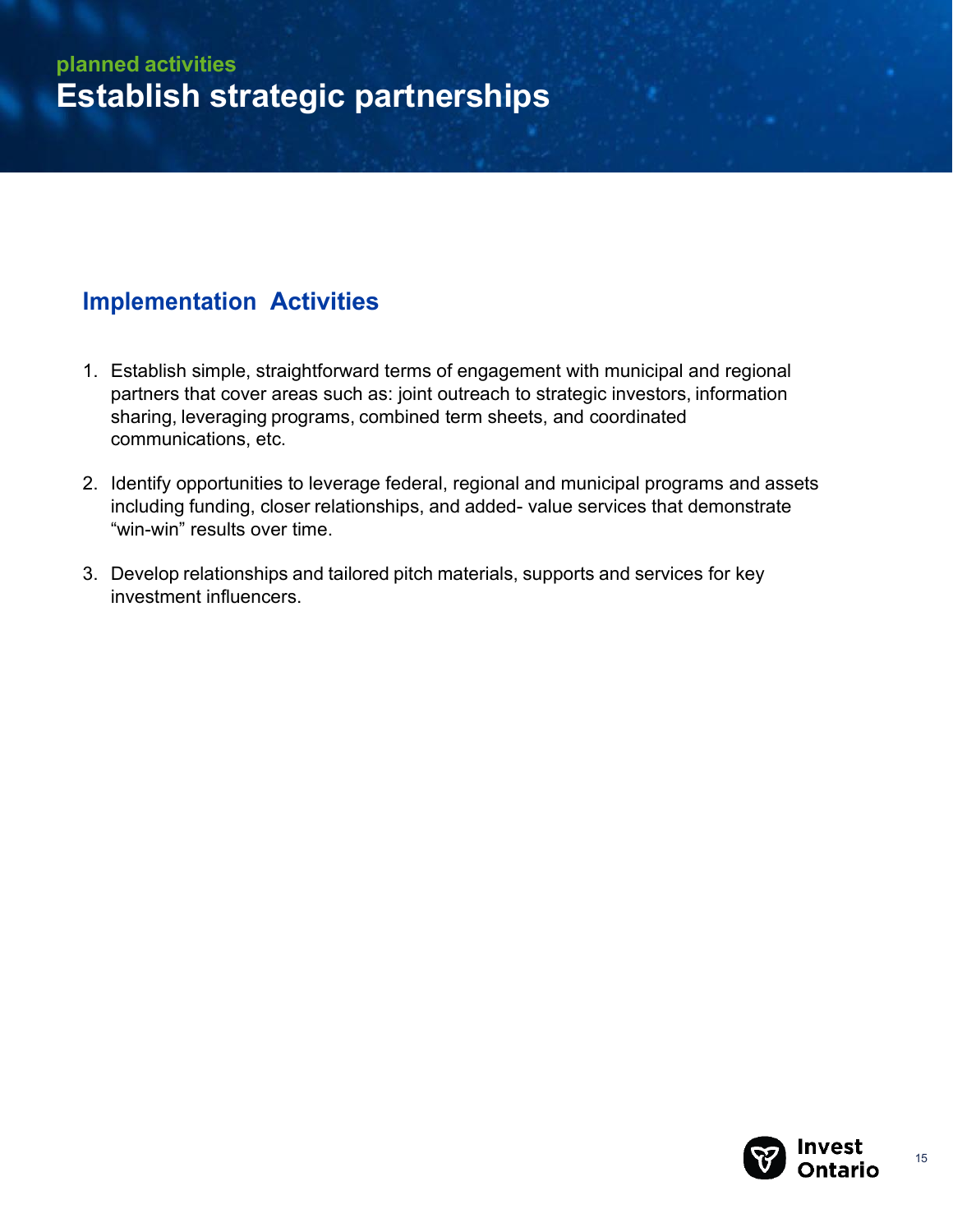### **strategic pillars Build a high performing organization**

### **Organizational Culture**

### **Service Oriented**

We invest the time and effort to understand and address the needs and requirements of investors in the mode and at the pace of business.

### **Solution Focused**

We are forward looking, flexible, action-oriented and empowered with the tools and expertise to monitor, understand and respond to changes and challenges.

### **Collaborative**

We respect and work in inclusive partnership with employees, investors key stakeholders and partners in order to best advance our collective interests.

### **Trustworthy**

We are true to our word, open and transparent in our dealings, and hold ourselves to the highest professional and ethical standards in order to earn and deserve the trust and respect of everyone we work with.

### **Invest Ontario is a high performing organization with:**

- **Strong effective leadership**
- **Engaged staff who are capable, inspired and empowered to deliver extraordinary results**
- **The right tools, analytics, resources and digital solutions**

### **Key Objective:**

Ensure ability to effectively deliver our mandate.

#### **Key Actions:**

- 1. Recruit talent from a diverse and wide pool.
- 2. Build out capabilities in investment strategy, opportunity targeting, impact modelling and opportunity structuring.

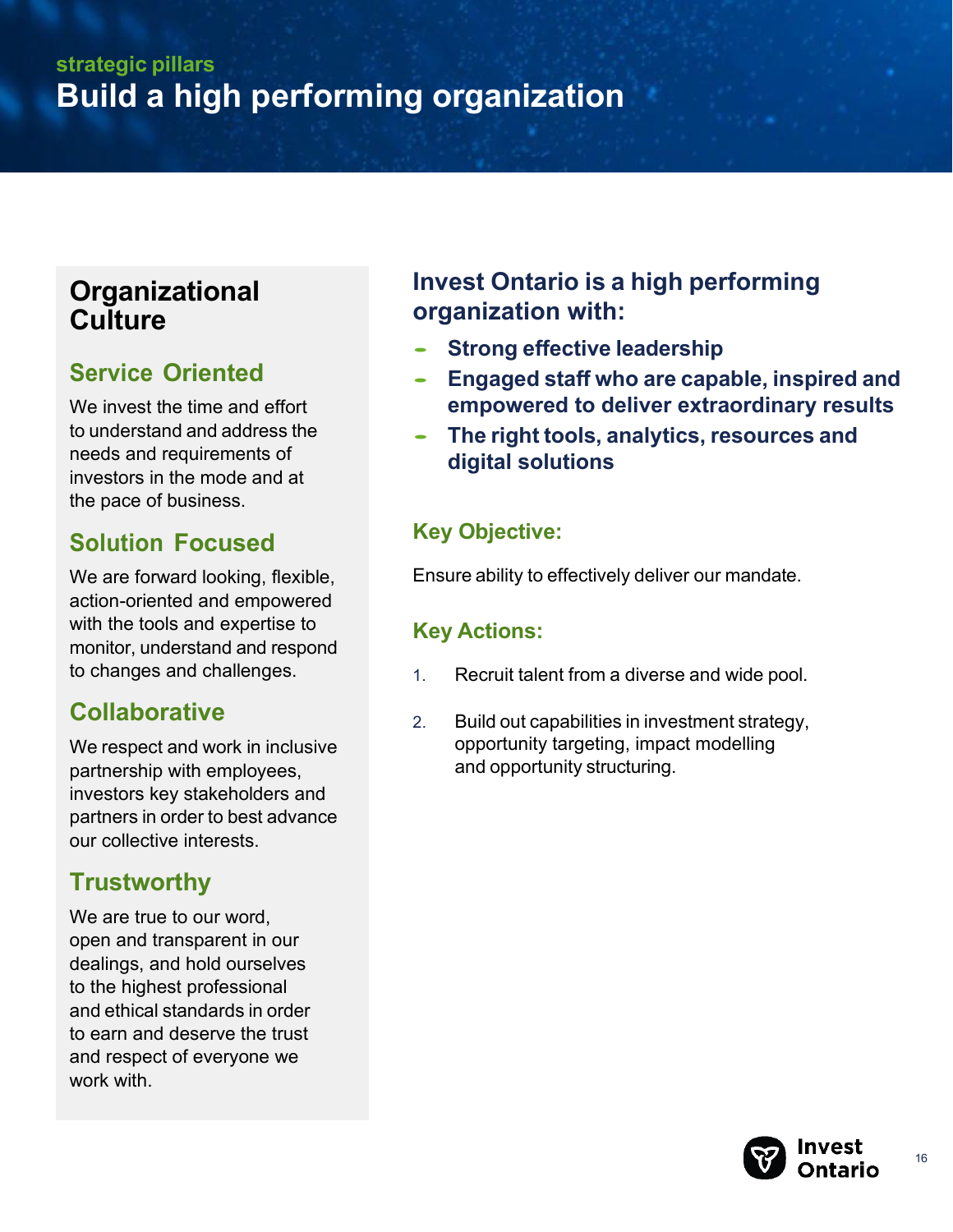### **Implementation Activities**

- 1. Recruit candidates from a diverse and wide pool including industry, sales, finance, professional services, investment attraction specialists.
- 2. Expand analytical capability in strategy development, priority setting and opportunity structuring.
- 3. Define core agency brand elements (purpose, vision, values), brand positioning and voice.
- 4. Establish clear accountabilities.
- 5. Build controls for the protection of privacy and data.

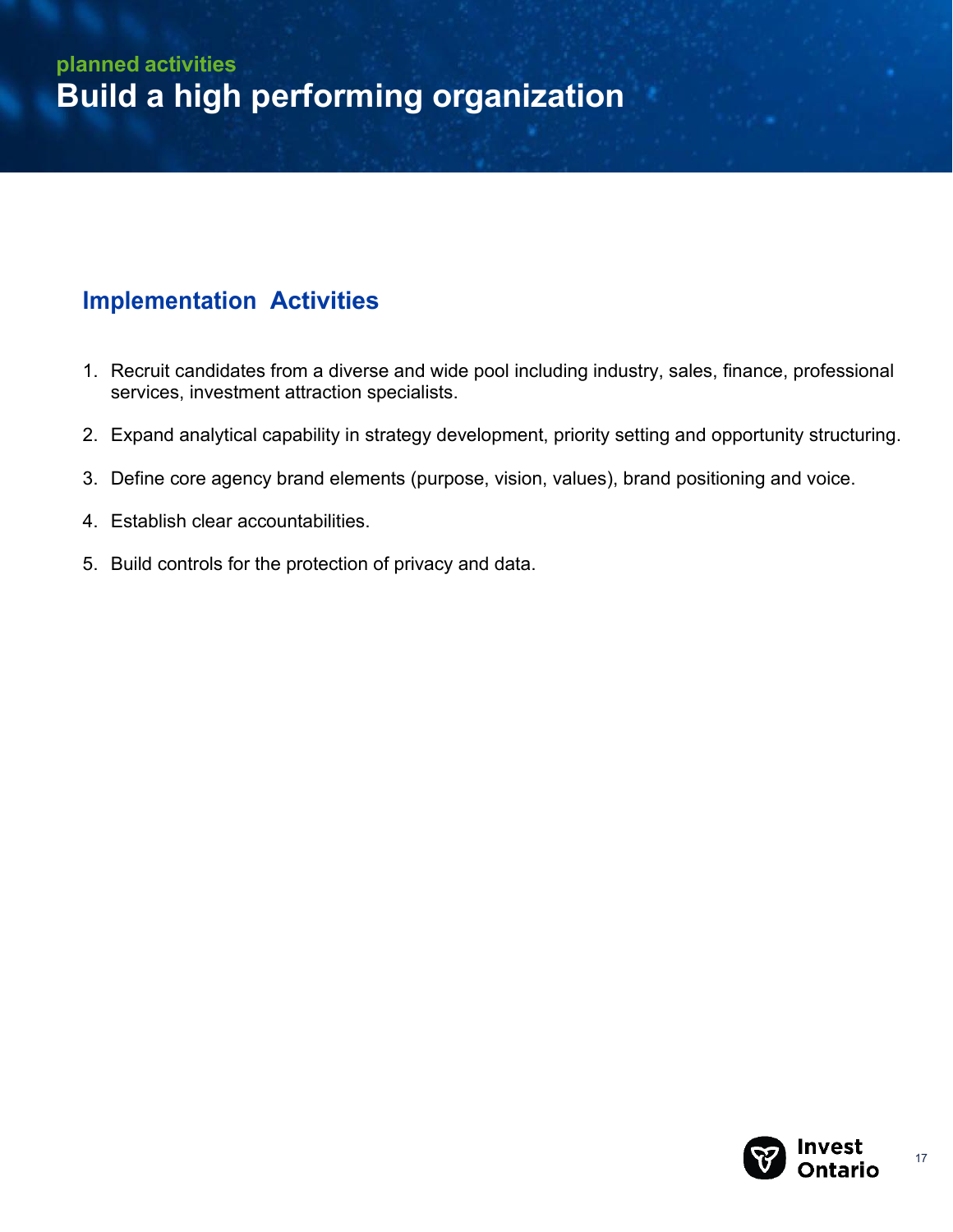## **Business Plan**

- **1. Mandate Letter**
- **2. Implementation Roadmap**
- **3. Measuring Success**
- **4. Organizational Framework**
- **5. Communications**
- **6. Risk Register**

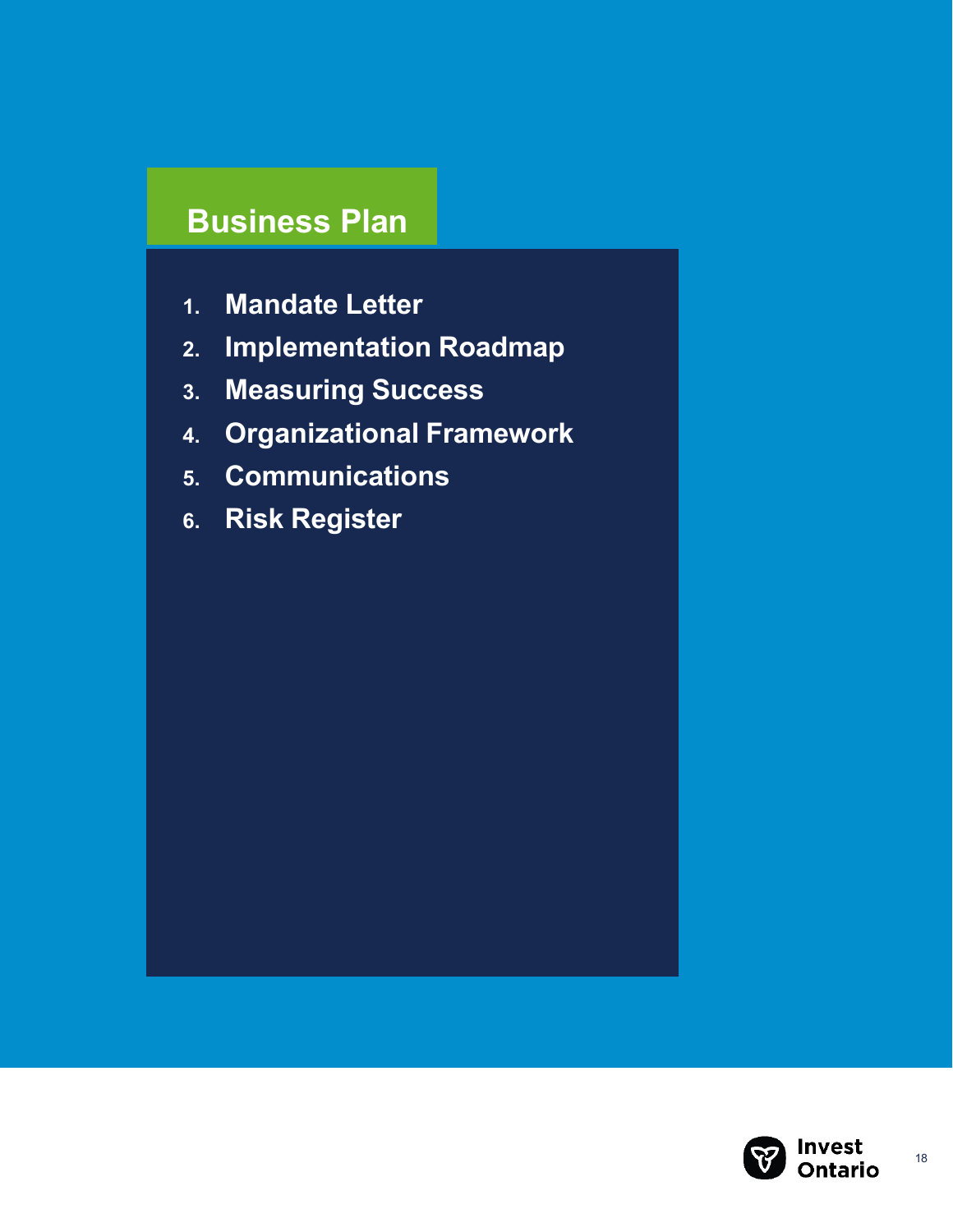## **Mandate Letter**

Invest Ontario was created on July 8, 2020, by a regulation under the *Development Corporations Act* (Ontario). It was then continued on April 27, 2021, under the *Invest Ontario Act, 2021*. In addition to the objects set out in legislation, the Minister issues an annual mandate letter setting out government priorities. In October 2021, the Minister issued a consolidated mandate letter for both 2021- 2022 and 2022-2023.

The agency has since finalized key governance documents including a Memorandum of Understanding and Transfer Payment Agreement with the Ministry and is in the process of building an organization within the Treasury Board Secretariat approved framework. The agency continues to collaborate with the Ministry on communications as well as processes to streamline and improve the investor experience.

Invest Ontario is committed to acting in the best interests of Ontarians by being efficient, effective and providing value for money to taxpayers. The following priorities were set out in the Minister's mandate letter:

- Competitiveness, Sustainability and Expenditure Management
- Transparency and Accountability
- Risk Management
- Workforce Management
- Data Collection
- Digital Delivery and Customer Service
- Diversity and Inclusion
- Supporting COVID-19 Recovery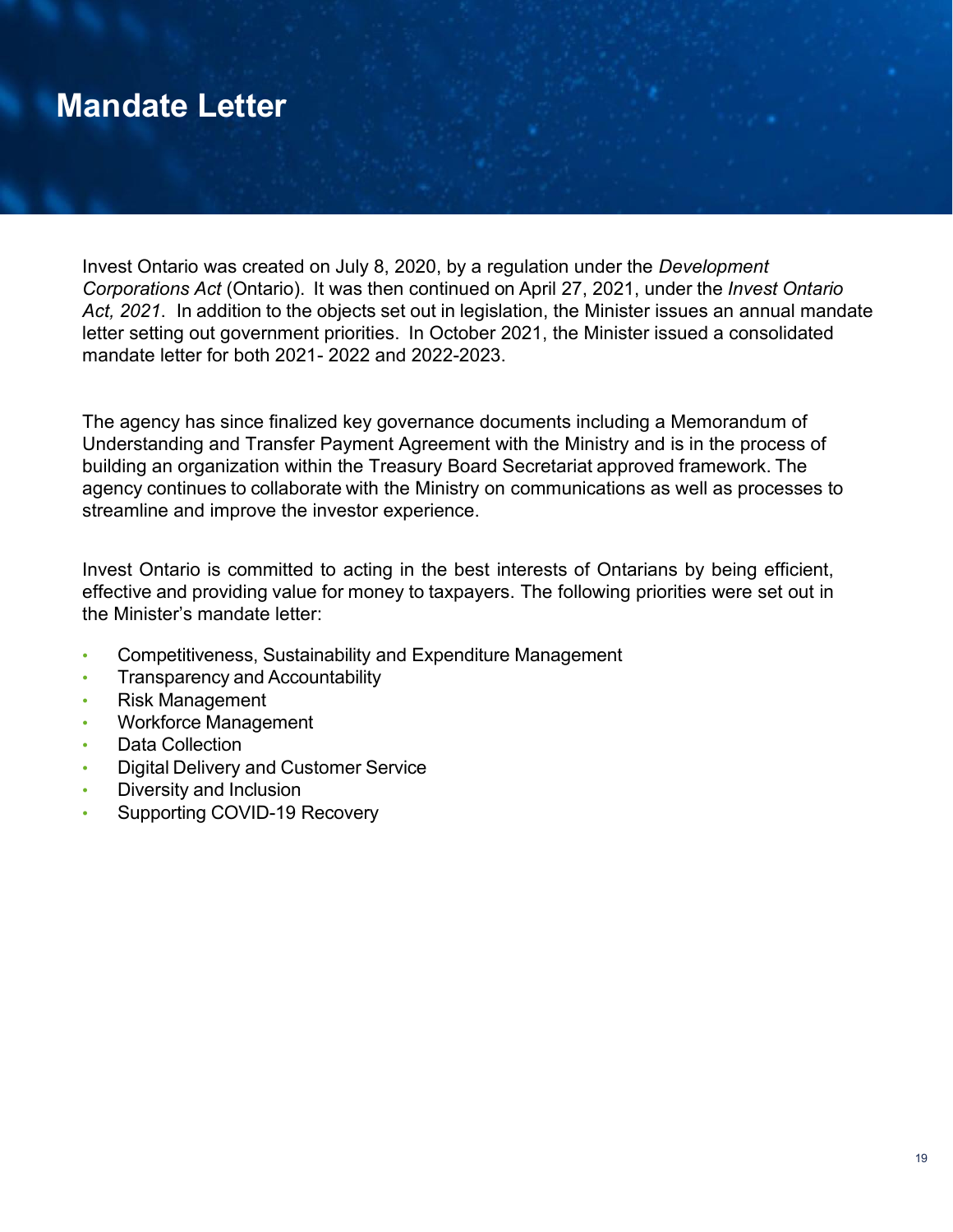## **Implementation Roadmap**

Invest Ontario has adopted a focused and phased approach to its growth, allowing the agency to target resources and efforts where they have the greatest impact for investors.

The agency is initially focusing on the "lead identification and nurturing" and "deal securing" stages of the investment continuum for both domestic and foreign direct investment.

In 2023-2024 Invest Ontario will review options to add additional services, supports and sectors into the agency's mandate.

The next two years will be focused on foundation building:

- organizational culture,
- the investor experience,
- curated investor services,
- customized opportunity structuring,
- building partnerships and credibility with stakeholders in the investment ecosystem, and,
- defining performance baselines, rigorous performance measurement and a commitment to continuous improvement.

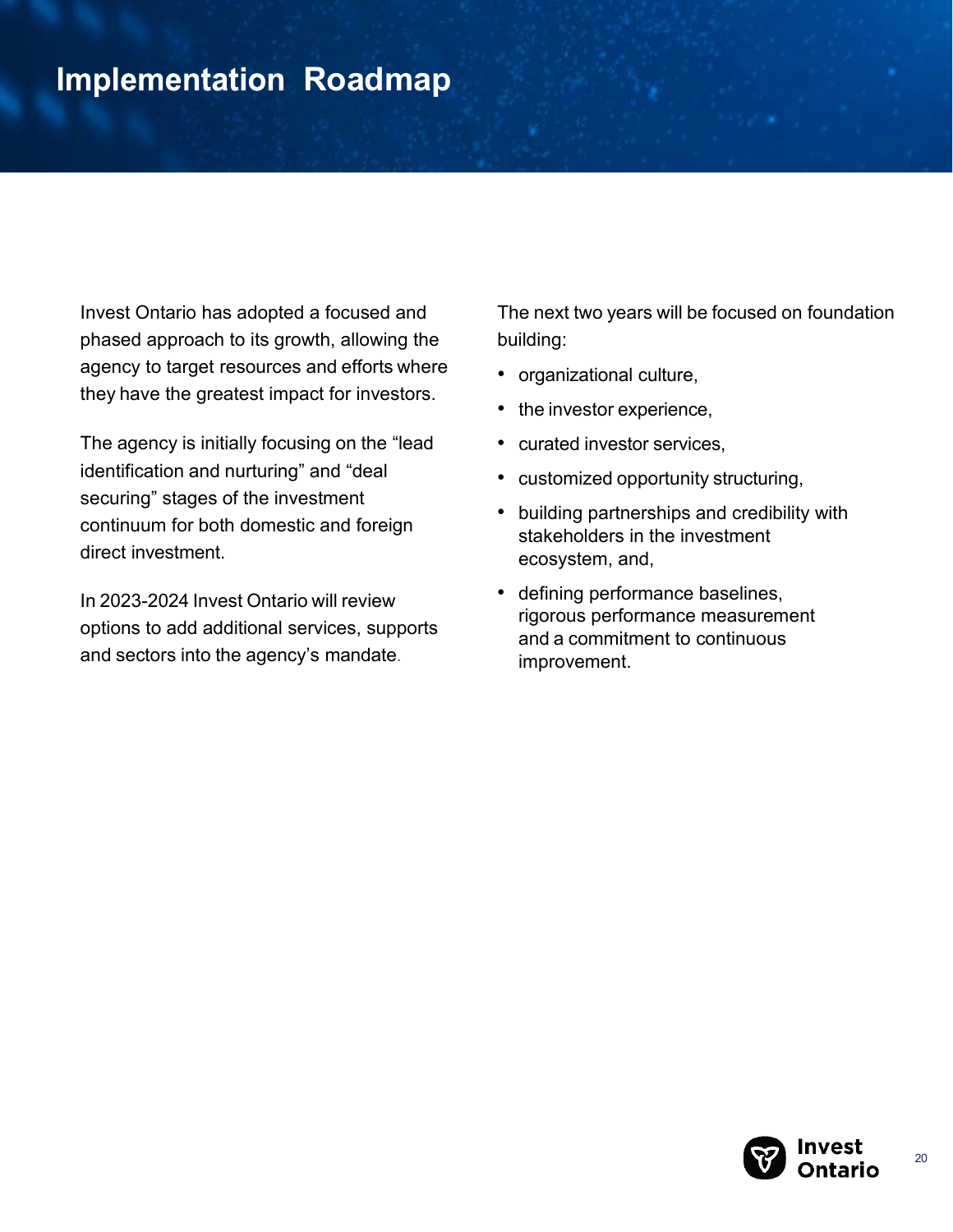#### **Investment Performance**

| Indicator*                              | 2022-2023 Target                                                 |  |
|-----------------------------------------|------------------------------------------------------------------|--|
| Value of Investments Secured            | \$2.0B                                                           |  |
| <b>Jobs Created</b>                     | 2,500                                                            |  |
| <b>Jobs Retained</b>                    | Actuals to be reported                                           |  |
| Median Salary of Jobs Created           | Actuals to be reported per sector                                |  |
| <b>Tax Revenues Generated</b>           | \$300M                                                           |  |
| Investment Leveraged                    | Every \$1 of Invest Ontario funding<br>leverages \$10 of capital |  |
| Regional Distribution of<br>investments | Actuals to be reported per economic<br>region                    |  |

### **Organizational Effectiveness**

| <b>Indicator</b>             | 2022-2023 Target |
|------------------------------|------------------|
| <b>Partner Satisfaction</b>  | 75%              |
| <b>Investor Satisfaction</b> | 80%              |

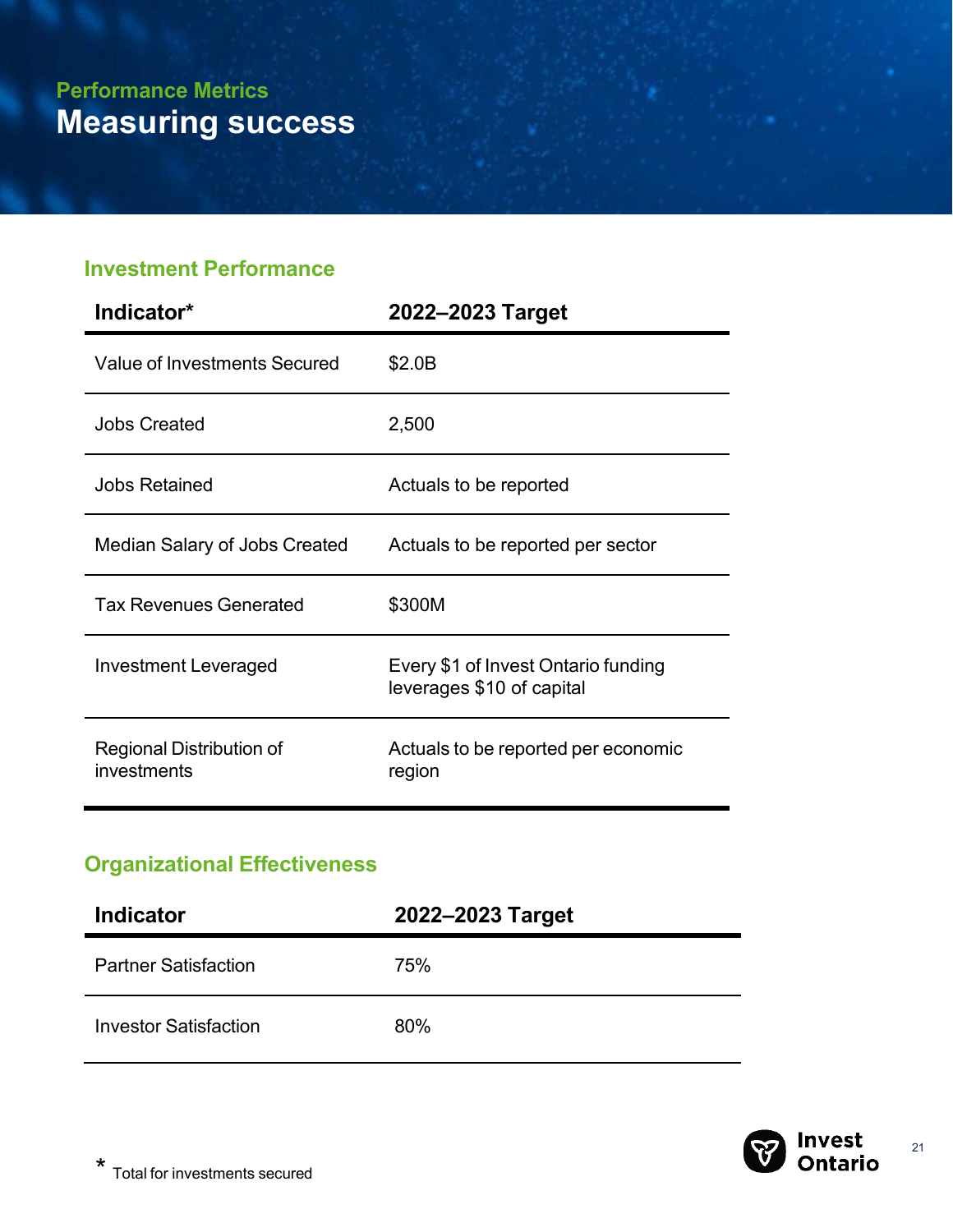### **Resourcing Organization**



**Trevor Dauphinee, CEO** 

Trevor brings over 20 years of progressive experience leading sales and investments in both the private and public sectors. As the agency's inaugural CEO, Trevor led the agency's establishment and has been overseeing all aspects of investment attraction efforts

He previously served as Assistant Deputy Minister at the Ontario Ministry of Economic Development, Job Creation and Trade and has held roles at the province's Treasury Board and the Ministry of Infrastructure. Trevor's private sector experience includes more than a decade in the automotive, chemical, and consulting sectors. He holds an MBA from the Rotman School of Management and a Bachelor of Arts from McGill University.

#### **Core Agency Functions**



#### **Business Development**

Specialized, sectororiented teams, with deep private sector expertise. Generate leads, nurture and manage strategic accounts and provide seamless investor care**.** 



#### **Strategy and Business Planning**

Central team delivering business intelligence, opportunity analytics, prioritization, and performance management. This team also provides critical financial modeling support, oversees due diligence and structures consolidated term sheets where applicable.



**Concierge and Liaison**

Team with extensive knowledge of federal, provincial and municipal programs and supports. Engages on issues concerning site selection and permitting and regulatory navigation.

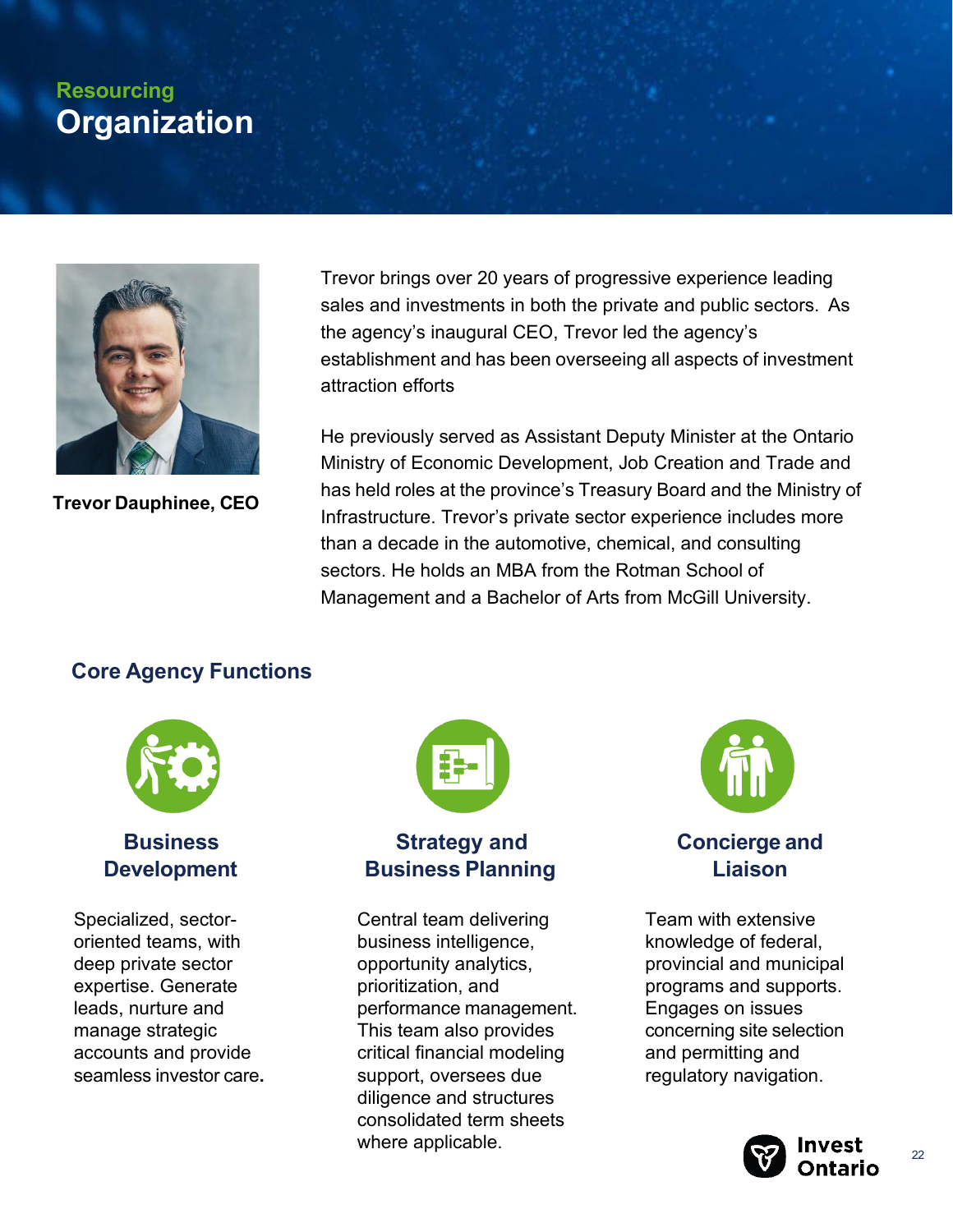## **Initial Organizational Framework**

The following organizational framework was approved by Treasury Board of Cabinet.

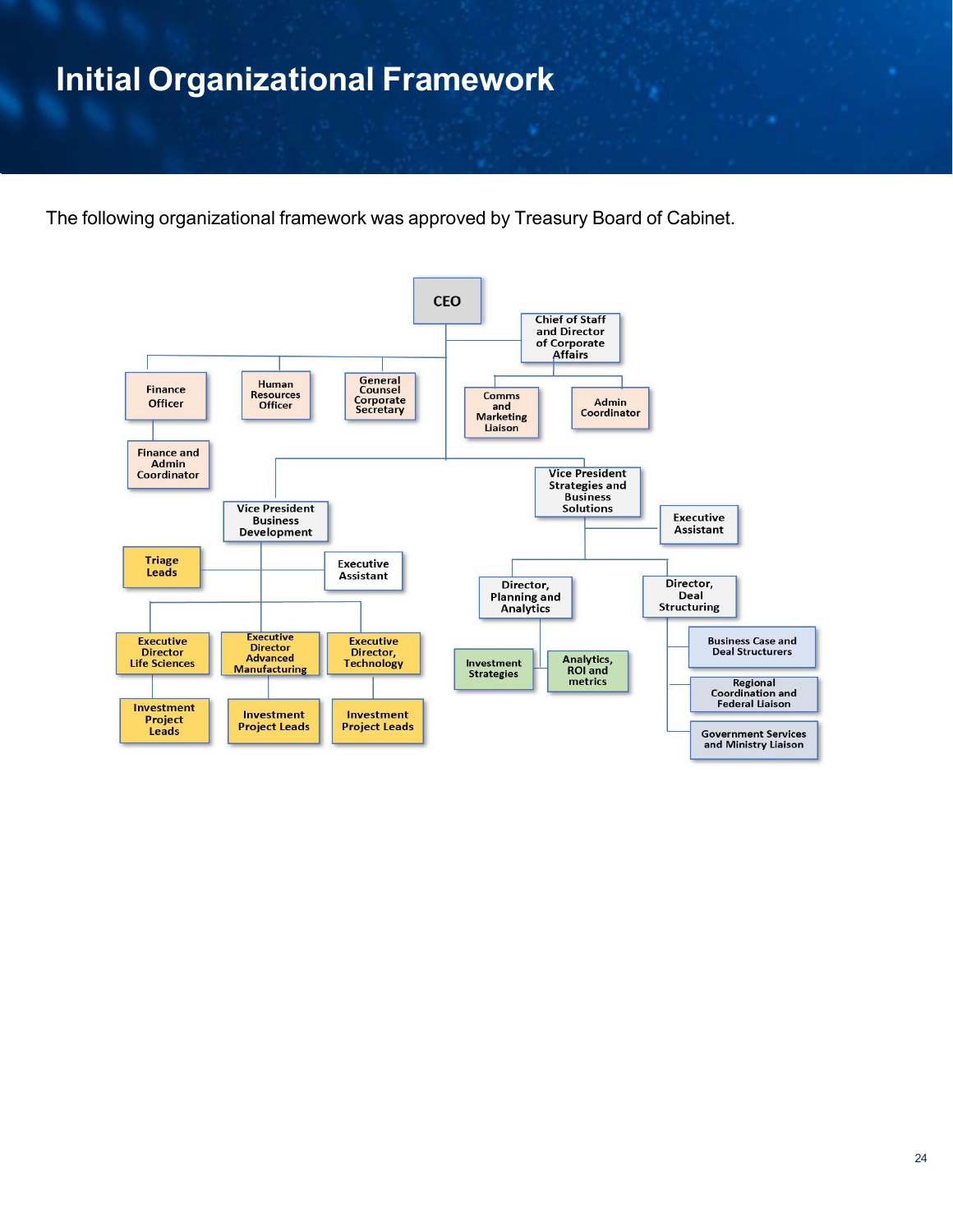## **Communications**

Invest Ontario is committed to providing meaningful, accessible, inclusive and costeffective communications that accelerate our effectiveness and meet the specific information needs of our various stakeholders.

Engagement with investors, industry stakeholders, site selectors, incubators, professional service firms, media and other levels of government will be important to better understand their information needs and communication priorities.

We are proud of the projects we support and are committed to supporting transparency and increasing awareness of our work, objectives and results.

Using various traditional, social and digital media as well as targeted, smart and costeffective tailored communication, Invest Ontario will:

- Support investors in building their business cases by tailored intelligence on business and market opportunities, talent, business immigration, site selection, regulatory navigation and financing
- Provide intelligence on Ontario's sectoral strengths and economic advantages
- Support our partners in promoting the province and its regions by providing useful content that can be used immediately
- Tell our success stories
- Publicly report on our results and effectiveness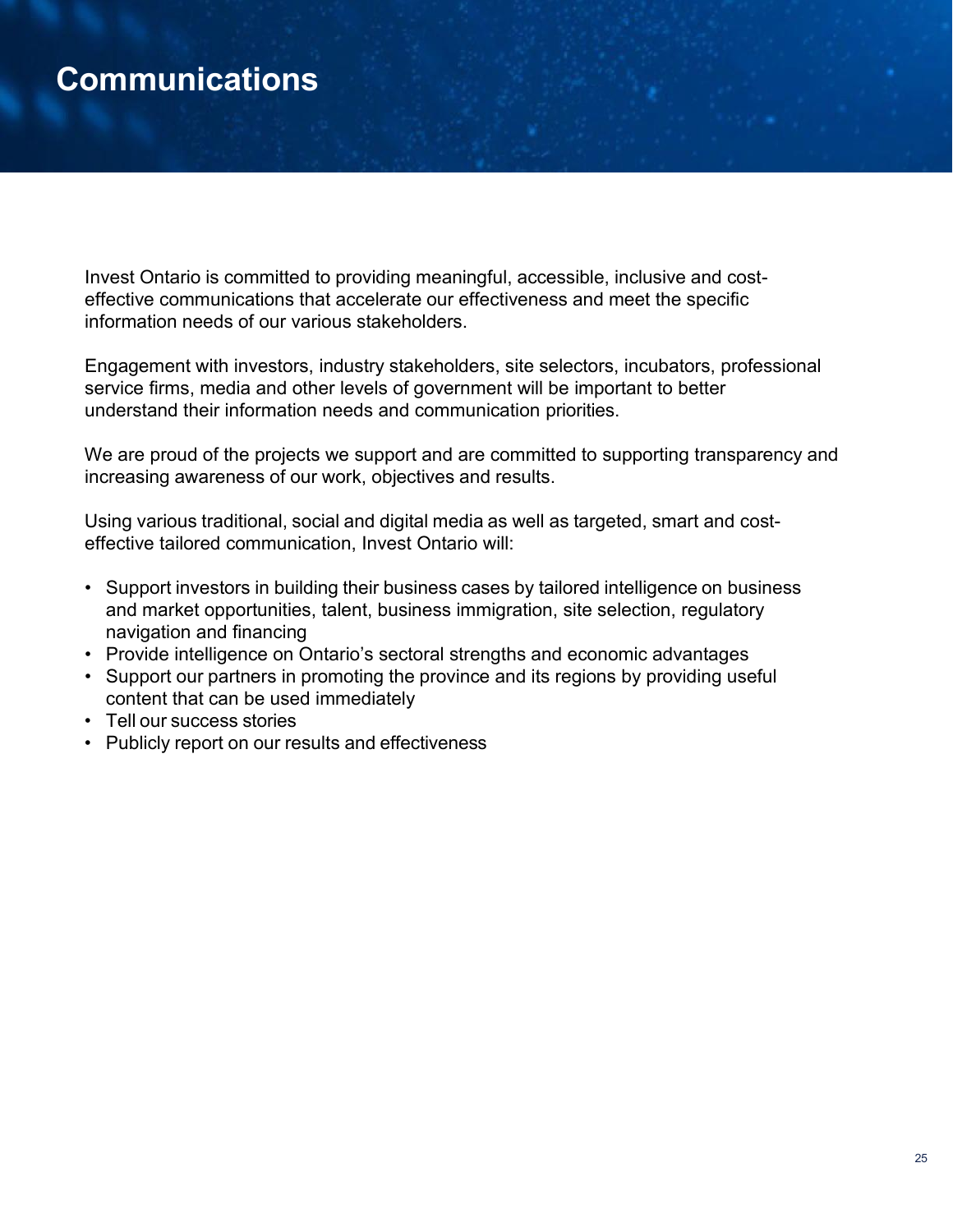# **Risk Register**

| <b>Risk</b>                                                                                                                                                                          | <b>Likelihood</b> | Impact | <b>Mitigation</b>                                                                                                                                                                                                                                                                                                                                                                                                                                                           |
|--------------------------------------------------------------------------------------------------------------------------------------------------------------------------------------|-------------------|--------|-----------------------------------------------------------------------------------------------------------------------------------------------------------------------------------------------------------------------------------------------------------------------------------------------------------------------------------------------------------------------------------------------------------------------------------------------------------------------------|
| Results not realized: Funding<br>recipient unable to meet job<br>creation or loan repayment<br>commitments.                                                                          | Low               | High   | Technical and financial due diligence of<br>opportunity where required<br>Staged disbursement of funds based upon<br>achievement of milestones and targets with<br>hold back provision in the contract and<br>possibility for full claw back if investment<br>closes<br>Set informed loan-loss provisions and<br>seek compensation for high-risk loans,<br>including equity.<br>Close out assessments to incorporate<br>lessons learned and identify triggers for<br>future |
| Inequitable return to<br>province: Company benefits<br>from government funding<br>and/or local R&D<br>partnerships and the<br>province does not share in<br>benefits of IP developed | Med               | Med    | Prioritize investments where there are innovation<br>spillovers to the local ecosystem.<br>Include contractual protections where<br>appropriate and available.<br>Consider future ability for equity-based<br>supports as well as other innovative<br>measures.                                                                                                                                                                                                             |
| Impact of FDI on domestic<br>businesses: Perception that<br>large foreign direct<br>investments will cannibalize<br>talent or market share from<br>domestic companies.               | Med               | Med    | Include sectoral impacts on existing firms in<br>opportunity assessment. Focus on<br>investments that expand supply chains,<br>create downstream jobs, unlock value chain<br>opportunities and build supply chain<br>resiliency.<br>Encourage parallel investments in domestic                                                                                                                                                                                              |
|                                                                                                                                                                                      |                   |        | infrastructure, training, supplier productivity<br>etc. to increase absorptive capacity of<br>ecosystem.                                                                                                                                                                                                                                                                                                                                                                    |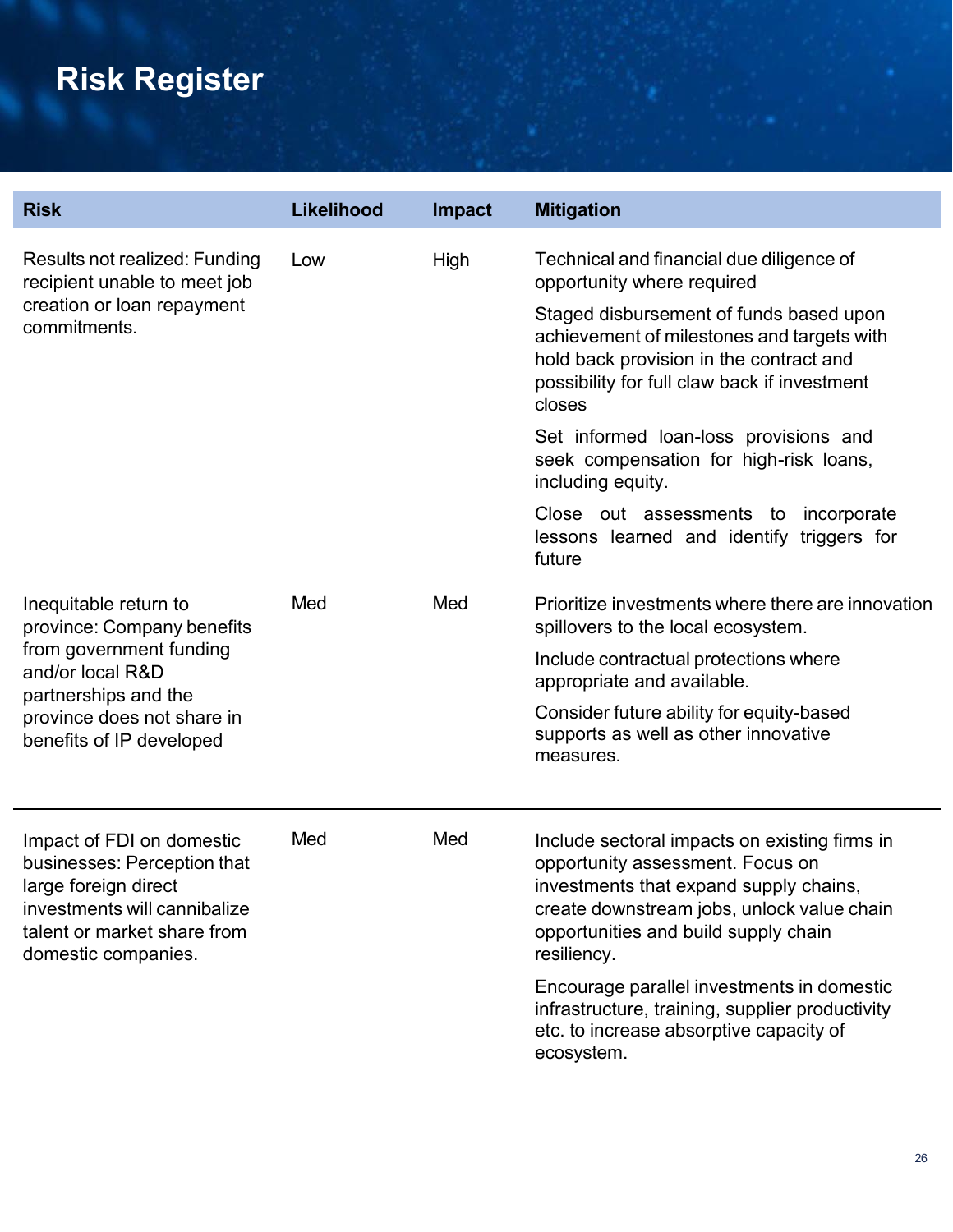# **Risk Register**

| <b>Risk</b>                                                                                                                                                 | Likelihood | <b>Impact</b> | <b>Mitigation</b>                                                                                                                                               |
|-------------------------------------------------------------------------------------------------------------------------------------------------------------|------------|---------------|-----------------------------------------------------------------------------------------------------------------------------------------------------------------|
| <b>Investor Confusion: Investor</b><br>confusion around multiplicity of<br>provincial and municipal                                                         | High       | Med           | Single provincial investment attraction website<br>and social media accounts branded Invest<br>Ontario.                                                         |
| investment attraction players                                                                                                                               |            |               | No 'wrong door' policy for investors with regular<br>formal and informal communications between<br>provincial investment attraction entities.                   |
|                                                                                                                                                             |            |               | Dedicated triage lead function within Invest<br>Ontario to ensure appropriate off ramps for<br>investments outside of scope.                                    |
|                                                                                                                                                             |            |               | Continue to track progress to ensure integrity of<br>the brand.                                                                                                 |
| <b>Uncertainty: Continued</b><br>market uncertainty due to<br>COVID-19 variants and U.S.<br>trade protectionism has a<br>chilling effect on<br>investments. | Med        | Med           | Strong messaging through web and digital<br>marketing efforts to demonstrate Ontario's<br>inherent strengths.                                                   |
|                                                                                                                                                             |            |               | Closely monitor global trends, sectoral impacts<br>and business sentiments to inform and adjust<br>investment attraction strategies and<br>performance targets. |
|                                                                                                                                                             |            |               | Continue to nurture reshoring and longer-term<br>opportunities with a focus on resilient jobs.                                                                  |
| Global market risk: Financial<br>markets retrench leading to<br>access to capital issues,<br>investor caution                                               | Med        | High          | Closely monitor global trends, sectoral impacts<br>and business sentiments to inform and adjust<br>investment attraction strategies and<br>performance targets. |